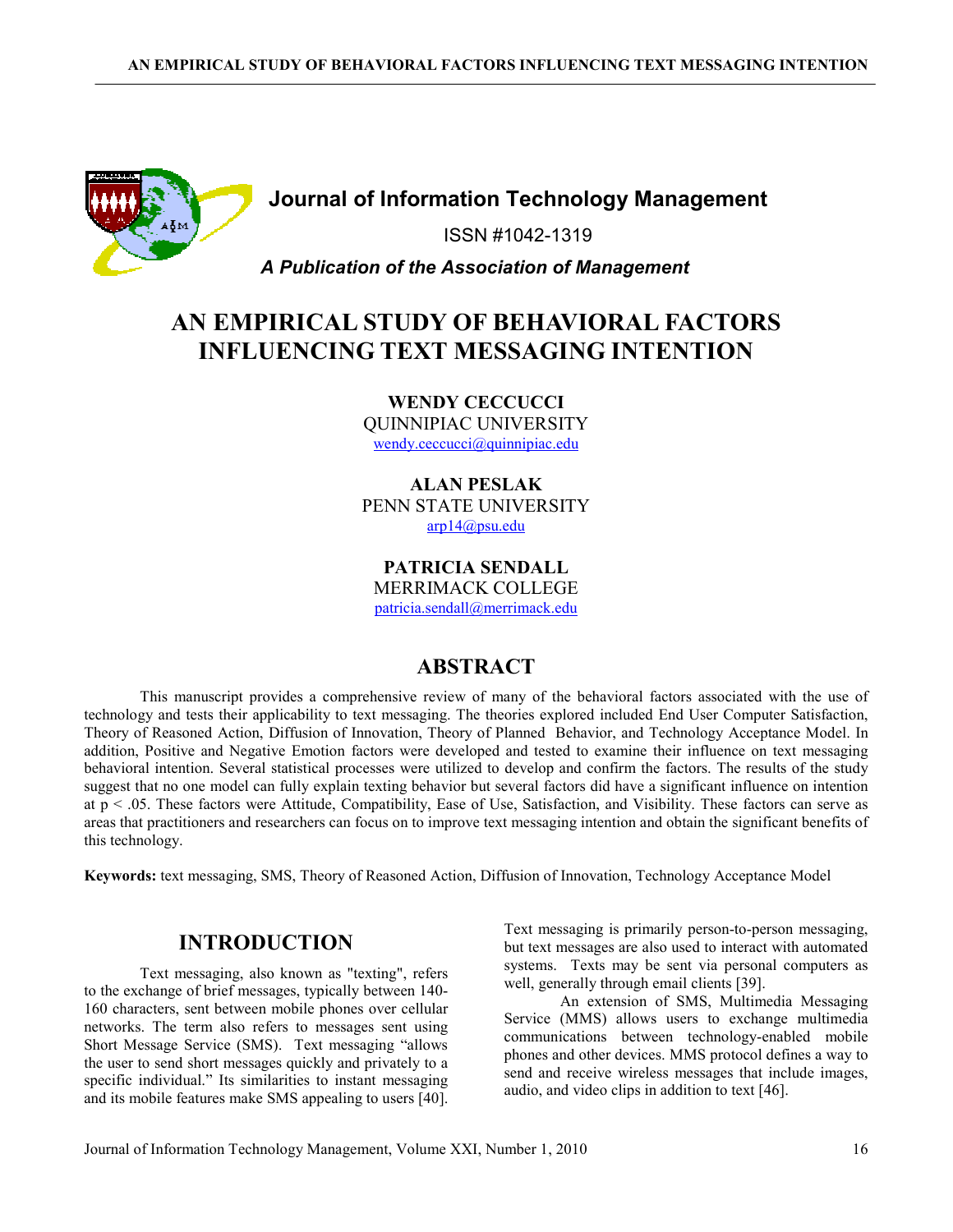In an attempt to understand text messaging behavioral factors associated with the use of technology, this manuscript explores text messaging behavior using variables from five models on human behavior: End User Computer Satisfaction (EUCS); Theory of Reasoned Action (TRA); Theory of Planned Behavior (TPB); Technology Acceptance Model (TAM); and Diffusion of Innovation (DI). The authors explored variables from each of these models for their effect on text messaging usage.

This study explored text messaging behavior using variables from the Rogers [60] model of human behavior known as Diffusion of Innovation (DI). According to Rogers, important characteristics of an innovation include:

- Relative Advantage (RA)--the degree to which it is perceived to be better than what it supersedes
- Compatibility (COMP)--consistency with existing values, past experiences and needs
- Complexity (CMPX)--difficulty of understanding and use
- Trialability (TRY)--the degree to which it can be experimented with on a limited basis
- Observability (VI)--the visibility of its results

These factors influence intention to use a new technology and its diffusion into societal behavior. Rogers' diffusion of innovation theory uses these factors as a basis for modeling intention and subsequent behavior [60]. Our study first reviews existing literature on both text messaging and Diffusion of Innovation and then applies Rogers' variables to understand and predict text messaging intention and behavior.

The Theory of Reasoned Action (TRA) model was developed by Ajzen and Fishbein [3]. The model uses three behavioral factors: attitude, subjective norm, and intention. TRA remains an important model for measuring user behavior [10, 38, 49, 68, 79, 81]. Theory of Planned Behavior (TPB) is an extension of the TRA model and was developed by Ajzen [2]. Ajzen added a new factor, perceived behavioral control to the original TRA Model.

The Technology Acceptance Model (TAM) includes two key factors, perceived usefulness and perceived ease of use that are proposed to influence acceptance of a technology. According to Davis [11] perceived usefulness is defined as "the degree to which a person believes that using a particular system would enhance his or her job performance". Perceived ease of use is "the degree to which a person believes that using a particular system would be free of effort" [11].

The End User Computing Satisfaction Instrument (EUCS) developed by Doll and Torkzadeh [14], defined five factors that influence user satisfaction: content, accuracy, format, ease of use, and timeliness. User satisfaction is defined as the "extent to which users perceive that the information system available to them meets their information requirements" [67]. User information satisfaction is often used as a measure of user perception of the effectiveness of an MIS [5, 16].

The effect of emotions on performance has been noted by many researchers [52, 62, 71]. The impact of these emotions has been included in our study.

## LITERATURE REVIEW

### Text messaging

Text messaging is one of the fastest growing communications mediums in the United States. In June of 2008, 75 billion text messages were sent in the U.S. alone [69]. In late 2007, the number of text messages had surpassed the number of phone calls and this differential has continued to increase. During the second quarter of 2008, the average U.S. mobile user placed or received 204 phone calls each month. In comparison, the average mobile user sent or received 357 text messages per month (In U.S., SMS Text Messaging, 2008). It is being used by business and in the political arena. One of the most notable text messages was used by President-Elect Barack Obama to announce his Vice President selection to 2.9 million mobile users. Text messaging services, such as kgb, were flooded with inquiries upon the news of the Michael Jackson's death [80].

Some of the advantages of text messaging are:

- Text Messaging is silent communication, so it is more discreet than a phone conversation;
- It is often less time-consuming to send a text message than to make a phone call or send an e-mail;
- Text messages can be used to send a message to a large number of people at a time;
- Text messaging subscription services can be used to get medication reminders sent to your phone, along with weather alerts and news headlines [26].

There were over one trillion text messages sent and received in the U.S. in 2008 [57]. Text messaging usage "exceeds 5 billion text messages per month in the United States and will account for 68 percent of data revenues by 2010" [43]. The use of text messaging by teens has increased since 2006, both in overall likelihood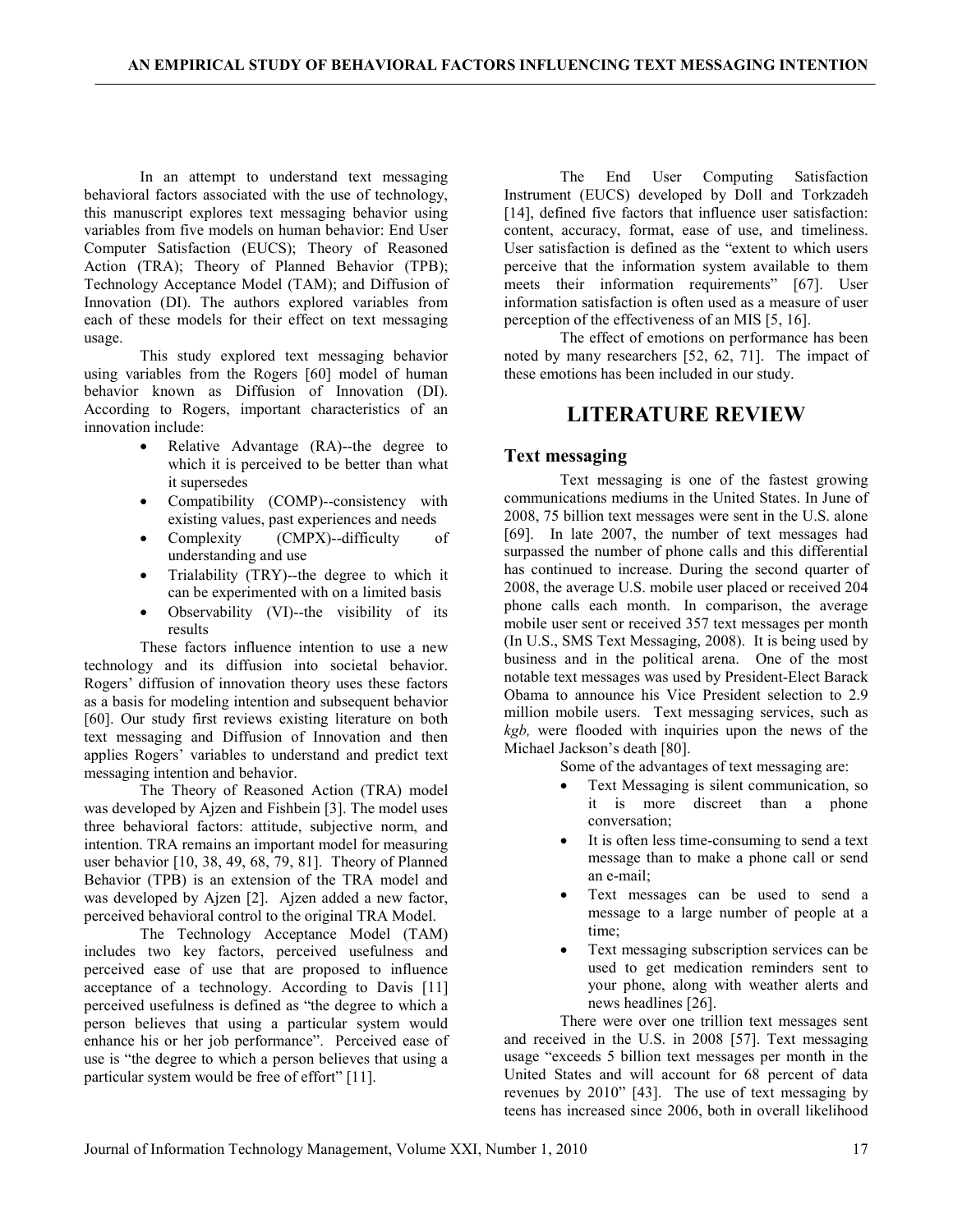of use and in frequency of use. Text messaging usage increased from 51% in 2006 to 58% in 2008, regardless of cell phone ownership. Table 1 shows teen daily communication methods and usage. For daily activities, cell phone-based communication is dominant, with nearly 2 in 5 teens sending text messages every day. The daily use of teen text messaging was up from 27% in 2006 to 38% in 2008 [39].

Table 1: Teen's daily activities\*

| Activity                                                     | All teens |
|--------------------------------------------------------------|-----------|
| Send text daily                                              | 38%       |
| Call on phone daily                                          | 36%       |
| Talk on landline daily                                       | 32%       |
| Spend time with friends in person daily<br>outside of school | 29%       |
| Send messages via social networks daily                      | 26%       |
| IM daily                                                     | 24%       |
| Send email daily                                             | 16%       |

\*Source: (Lenhart, 2009)

A study done by Nielson [49] found that the average number of monthly texts sent by teens from the age of 13 to 17 was 1742. Whereas, the average number of texts for adults between the ages of 18 and 24 was only 790; the usage was even less for older adults (In U.S., SMS Text Messaging, 2008). According to Knutson [35], 82% of adults 18-24 are avid text message users. Of the 25-49 age group, 72% use text messages. However, 53% of those who send and receive text messages are 35-yearsold and up. Among social network users, 54% of teens on those sites send IMs or text messages to friends through the social networking system [39].

"Cell phones and computers have become essential to the average American teenager's social life" and the average American teen spends four hours per day interfacing with some sort of device [75]. According to German technology advocate Bitkom, "people age 14 to 29 would rather give up their relationship partner than their cell phone—by a 2-to-1 margin." [50].

According to the Pew Internet & American Life Project [39], "girls are more likely than boys to send and receive text messages frequently, as are older teens ages 15-17." Forty-two percent of the girls send text messages to friends daily, while about a third (34%) of boys do the same. Frequency of use between younger and older teens is significant; fifty-one percent of teens aged 15-17 sent daily text messages compared to 25% of teens ages 12-14. The study found no racial or ethnic differences in text

messaging usage. Forty-two percent of teens from households that earned greater than \$50,000 send text messages daily, compared to 33% of teens whose family incomes were less than \$50,000 per year [39]. According to Mahatanankoon [43], "text message users are younger and better educated." The author also observed that gender has no significant effect on text-messaging activities.

Igarashi, Jiro, & Toshikazu [28] studied Japanese university freshman and looked at the gender differences in communication via text messaging. They determined that the volume of text messaging did not vary by gender. However the social relationship network maintained by text messaging was different. At later stages of text messaging females tended to form a large group comparable to face to face communication. Pruthikrai [56] found that gender had no significant effect on textmessaging activity.

Thirty-eight percent of U.S. mobile phone users, or 72 million subscribers, engage in text messaging. In June 2006, the number of wireless subscribers in the United States is 219 million, with wireless use exceeding 850 billion minutes [43]. A 2009 UN report that showed more than half the global population has a mobile phone subscription. By the end of 2008, there were an estimated 4.1 billion mobile phone subscriptions, up from 1 billion in 2002; that represents 60% of the world's population [74]. According to Pew Internet, cell phone ownership among adults in the U.S. has risen to 85%. Eighty-four percent of all teens had their own cell phone by the time they reached age 17. Mobile phone usage among teens has climbed steadily from 63% in 2006 to 71% in 2008. Ninety-four percent of them have used their mobile phones to call friends and 76% have sent text messages [39]. Smartphone users are in general more active in using text messaging services than users equipped with basic mobile phones [66].

Teens aren't the only ones who are currently texting or who are interested in texting. "Text messaging and the Internet are facing increased demand among 18 to 34 year olds." [54]. Research shows that 40% of the baby boomers, those born between 1946 and 1964, seek help in social networking, iTunes, and text messaging from Generation Y people, or those born between 1979 and 1994. For example, "Time Warner has launched a Digital Reverse Mentoring Program between their executives and technology savvy college students." [21] According to Zaslow [83], this generation has a gift for multi-tasking. "While older colleagues waste time holding meetings or engaging in long phone conversations, young people have an ability to sum things up in one-sentence text messages…they know how to optimize and prioritize."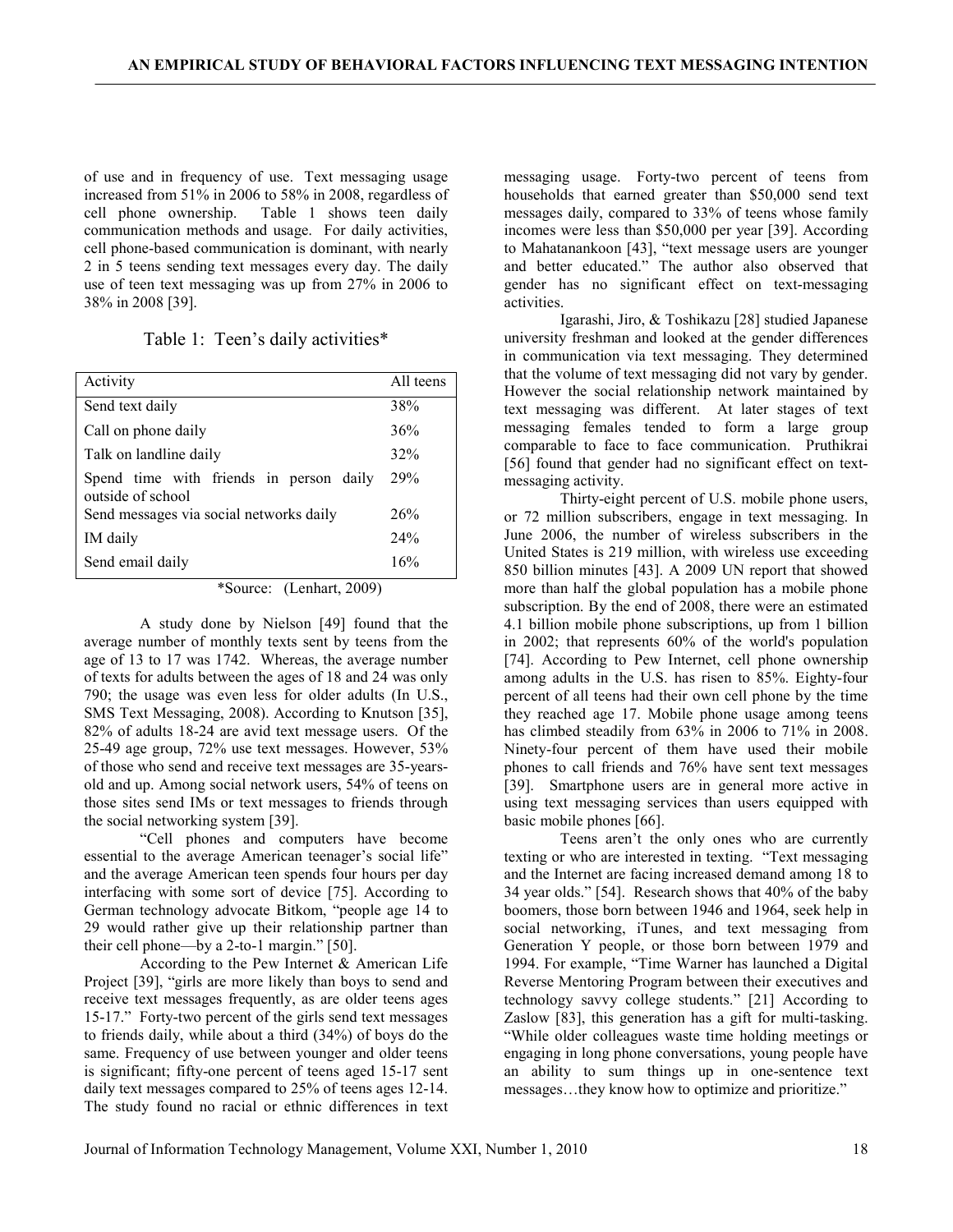Text messaging isn't just for personal use. A survey done by Harris Interactive found that 42% of 18 to-24 year olds and 33% of 35-to-44 year olds are "at least somewhat interested in receiving opt-in mobile alerts from their favorite businesses" [61]. SMS is ideal for "small, 'bursty' amounts of traffic", which means there are opportunities for countless business uses. SMS provides an additional reliability advantage, "as it's more widely available than the 3G network required for an IP connection" [41]. "At the moment the majority of text "At the moment the majority of text messages `are sent by individuals to individuals and are of a personal nature. It is mostly being used as an effective one-to-one method of communication between friends [64] but business has started to realize that text messaging is a good way to stay in touch with distant employees and to carry out business activities" [17].

Perkins [50] asserts that 95% of all text messages are opened and read, but few companies take advantage of SMS technologies. For example, at a recent conference for IT managers, "half of the 500 attendees admitted that they were unable to send a text message." [50]. Compared with a paper communication or voice call SMS messaging is a very low-cost channel, "requiring no printing, postage or human intervention." SMS messaging provides a "huge speed and efficiency gain over other forms of notification" and is "significantly less expensive than reaching customers through newspapers, radio, TV, e-mail or direct mail." [50].

According to Venezia [76], "When banks ask their customers if they are interested in receiving bank communications by short messaging service" the results were a resounding "yes" from teenagers, other young people, working adults, stay-at-home moms and retirees. Currently, 15 million customers opt in to receive bank communication by SMS. "SMS messages are more discreet than phone calls, so a customer who would not appreciate her banking calling her at work to advise that her account is in danger of being overdrawn might welcome the arrival of an SMS with the same warning."[76]. Banks use text messaging to send daily messages to customers detailing their current balance or recent transactions. It is a way of keeping in touch with their banking customers "without being excessively intrusive."

Short message service texts are being used as a direct marketing strategy for the restaurant industry. According to Bryce Marshall, director of strategic services at a digital direct marketing firm, "There needs to be an understanding of how quickly habits, perceptions, and the role of mobile devices in our lives are changing" [61].

According to Perkins [50], "Pioneering efforts to use texting in business vary widely." Examples include

Disney & ESPN, who encourage viewers to participate in programming via SMS, use text messaging to find information on concert and sporting events, and to participate in "text to win" programs.

Lesch [41] forecasts text messaging will benefit from machine-to-machine (M2M) short message service (SMS). "M2M SMS will be the major growth area of text messaging in 2010, driven by cost savings." An example of M2M SMS technology is when an off-site trash can automatically sends an SMS when it is full, "eliminating the need for staff to drive to locations unnecessarily."

Advantages of SMS technology for businesses include; less spam, rapid market penetration, trust and opt-in policies [50]. There are additional uses for text messaging including pedagogical, medical and charitable applications. A major university in Shanghai China has "developed a cutting-edge mobile learning system that can deliver live broadcasts of real-time classroom teaching to online students with mobile devices." The system supports SMS texting and instant polls [63, 78].

A program called Stop Smoking over Mobile Phone (STOMP) is a smoking cessation text messaging service of the department of public health in Mohave County AZ. Subscribers receive personalized text messages about smoking while they are trying to kick the habit over a 26-week period [7]. A study done by economists looked at the effect on people's savings balances when they received reminders that incentivized them to save their money. They observed an increase of 6% in the savings accounts of those who received the SMS reminders [53].

Who can forget the devastating January 12, 2010 earthquake in Haiti? By using cellular phones to text donations, the American Red Cross raised \$22 million dollars in pledges in just six days. A Red Cross spokesman was quoted as saying, "I need a better word than unprecedented or amazing to describe what's happened with the text-message program." [70]. Other agencies have subsequently used text-messaging to encourage charitable donations.

## Factors and Mathematical Models End User Computing Satisfaction

Several of the factors that were used to evaluate the affect of text messaging behavior were taken from the dimensions used in the End User Computing Satisfaction Instrument, shown in Figure 1. The EUCS instrument was developed by Doll and Torkzadeh [14] and is an extension of the User Information Satisfaction Model (UIS), that was previously developed by Ives, Olson and Baroudi [31]. The EUCS model has been shown through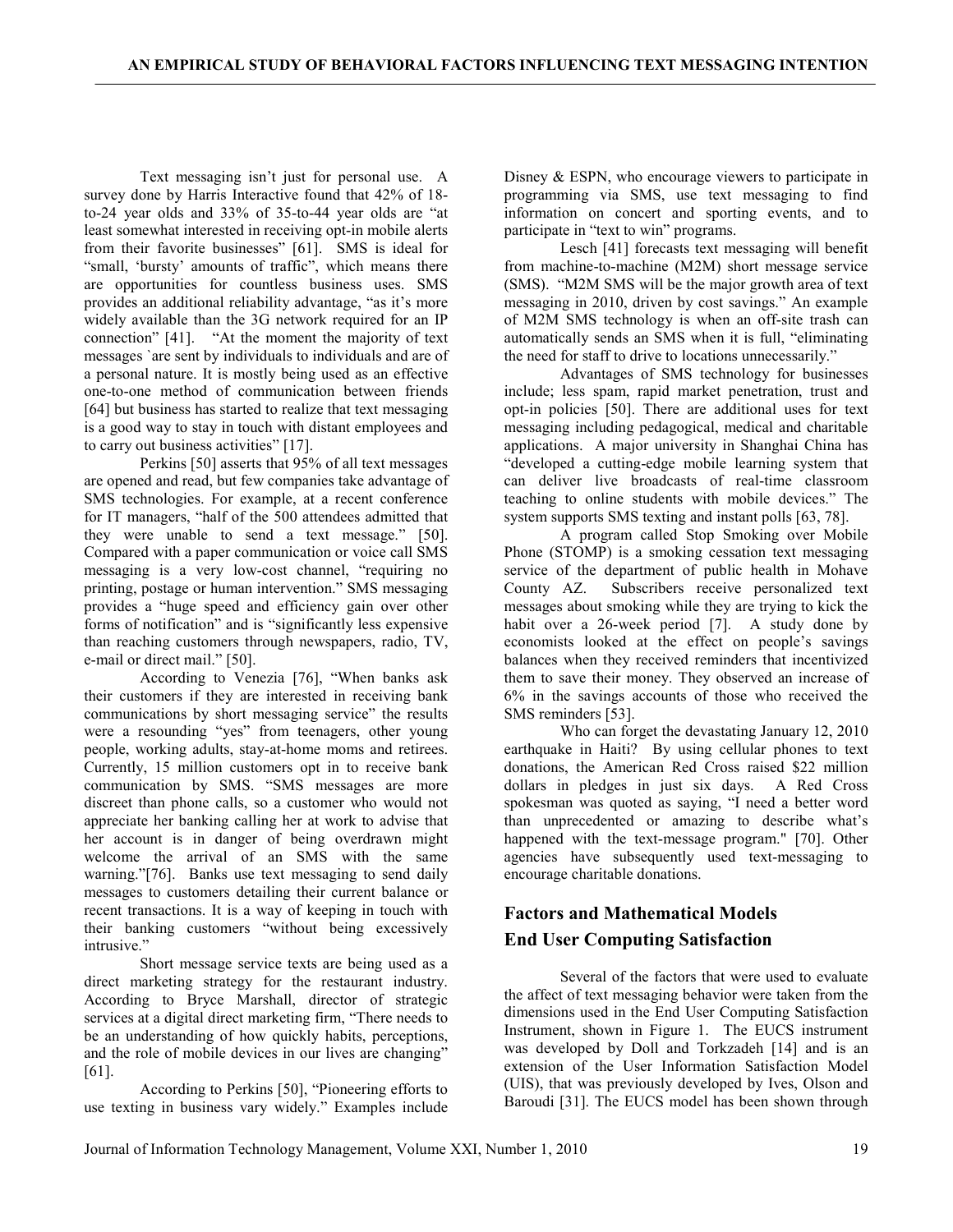confirmatory analyses, test-retesting and validity testing to have content, construct, and external validity [15, 16, 24, 29, 34, 44].

The EUCS instrument defines five factors that influence user satisfaction: content, accuracy, format, ease of use, and timeliness. To measure end user satisfaction Doll et al.[16] developed a 12 item questionnaire shown in Table 2 [67].



Figure 1: End User Computing Satisfaction Instrument

| Factor            | Ouestion                                                                                                                                                                                                                                                |
|-------------------|---------------------------------------------------------------------------------------------------------------------------------------------------------------------------------------------------------------------------------------------------------|
| Content           | Does the system provide the precise information that you need?<br>Does the information content meet your needs?<br>Does the system provide reports that seem to be just about exactly what you need?<br>Does the system provide sufficient information? |
| Accuracy          | Is the system accurate?<br>Are you satisfied with the accuracy of the system?                                                                                                                                                                           |
| Format            | Do you think the output is presented in a useful format?<br>Is the information clear?                                                                                                                                                                   |
| Ease of Use       | Is the system user friendly<br>Is the system easy to use?                                                                                                                                                                                               |
| <b>Timeliness</b> | Do you get the information you need in time?<br>Does the system provide up-to-date information?                                                                                                                                                         |

|  |  |  | Table 2: End User Satisfaction Survey |  |
|--|--|--|---------------------------------------|--|
|--|--|--|---------------------------------------|--|

The EUCS instrument has been widely used and applied to a number of different information systems. For example, Somers et al [67] confirmed previous findings that the EUCS instrument maintains "psychometric stability" when applied to users of enterprise research planning software [67]. Ilias et al. [29] further supported the EUCS instrument when it measured level of satisfaction among the end-users of computerized accounting system (CAS) in private companies (Ilias & Suki, 2008). Wang et al. [78] validated the EUCS instrument in determining group decision support systems satisfaction. Abdinnour et al. [1] found the EUCS

instrument to be a valid measurement for web site satisfaction. Raunier et al used an altered version of the EUCS to determine buyer satisfaction of C2C online auction website. They determined that the C2C auction website content, user friendliness (a auction format and ease of use), timeliness, security, transactions, and product varieties are positively related to the website performance for the auction buyer [58].

#### Diffusion

Diffusion of Innovation theory is a theory of communication and adoption of new ideas and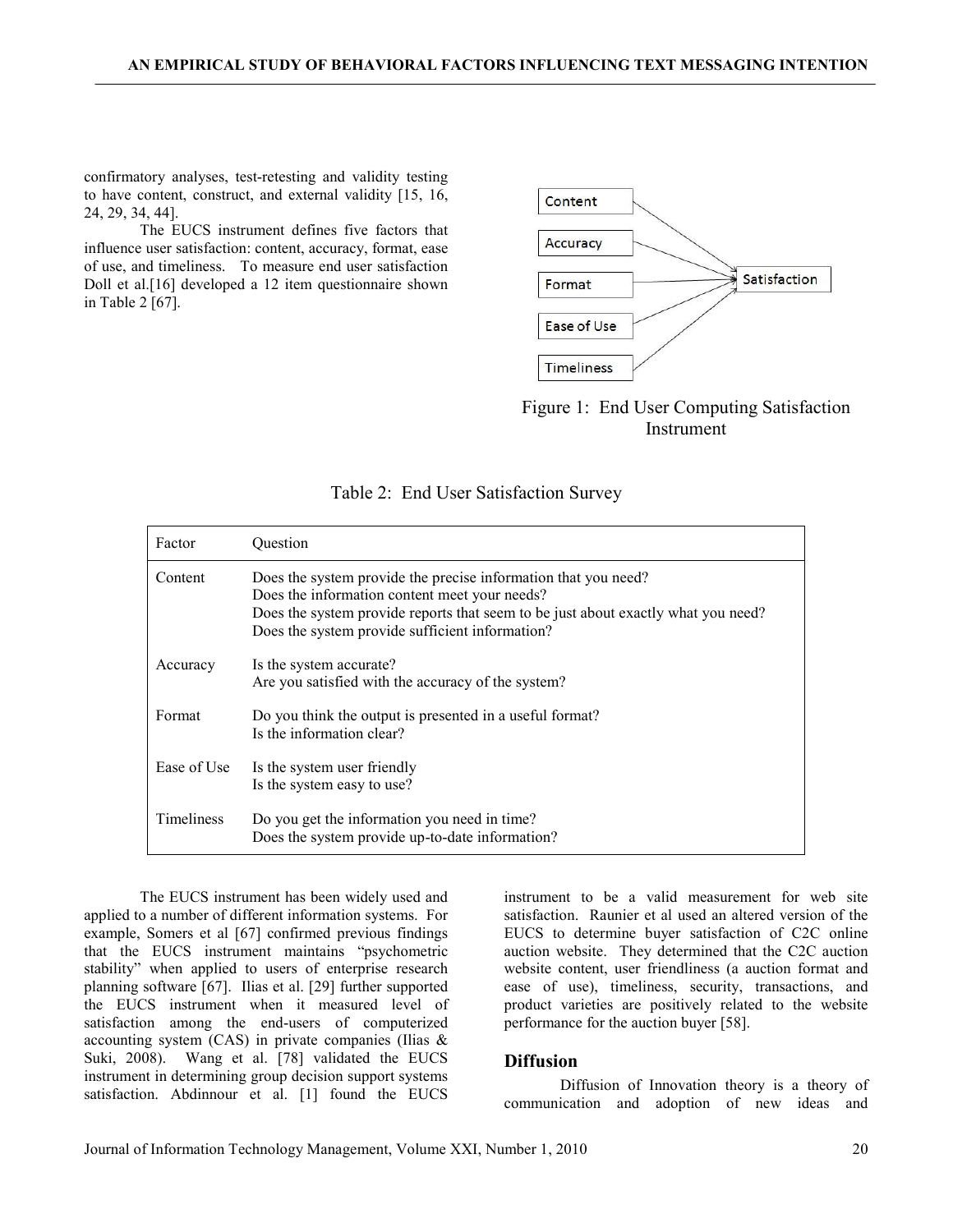technologies. There are numerous studies on IS implementation using innovation diffusion theory in the IS literature, and three are widely cited: Rogers [60]; Kwon & Zmud [36] and Tornatzky & Fleischer [73]. Rogers' model has been frequently cited and is well established in the diffusion theory literature. Rogers defines innovation as "an idea, practice, or object that is perceived as new by an individual or other unit of adoption."[60]. He defines diffusion as "the process by which an innovation is communicated through certain channels over time and among the members of a social system." In other words, the diffusion of innovation evaluates how, why, and at what rate new ideas and technology are communicated and adopted.

Rogers [60] identified five factors that strongly influence whether or not someone will adopt an innovation. These factors are: relative advantage, complexity, compatibility, trialability and observability. The relative advantage is the degree to which the adopter perceives the innovation to represent an improvement in either efficiency or effectiveness in comparison to existing methods. The majority of studies have found that the relative advantage is significant [55, 72]. Ilie, et al. [30] found that relative advantage was significant for men, but not for women.

The complexity is the degree to which the innovation is difficult to understand or apply. The compatibility refers to the degree to which an innovation is perceived as being consistent with the existing values, past experiences, and needs of potential adopters. Premkumar and Ramamurthy [55] found that the greater the complexity the slower the rate of adoption. Ilie, et al (2005) found when referring to instant messaging, for example, women placed more importance on the ease of use than did men.

Trialability refers to the capacity to experiment with the new technology before adoption. Observability or visibility refers to the ease and relative advantage with which the technology can be seen, imagined, or described to the potential adopter. Ilie, et al (2005) found another variable, critical mass, to be the most significant predictor in their study of instant messaging behavior.

According to Rogers [60], most innovations diffuse over time in the shape of a cumulative S-shaped curve. Critical mass occurs when enough individuals have adopted the innovation and its further rate of adoption becomes self-sustaining. Essentially, the diffusion process for all innovations consists of individuals talking to one another about the new idea, thus decreasing the perceived uncertainty of the innovation.

Rogers [60] identified four main elements that affected the adoption of innovation: (1) the innovation, (2) communication channels, (3) time, and (4) the social

system. The innovation is the new product or service. The communication channel is the means by which messages are transmitted from one individual to another. Time refers to the amount of time it takes to adopt the new innovation. The social system is the set of interrelated units that are devoted to joint problemsolving, to accomplish a common goal [60].

#### Theory of Reasoned Action

In order to explore influences on text messaging behavior, factors from a common model, the Theory of Reasoned Action (TRA), developed by Ajzen and Fishbein [3], was selected. The model uses three factors: attitude, subjective norm, and intention. TRA has continued to be an important model for measuring user behavior [10, 38, 49, 68, 79, 81]. The model is shown in Figure 2.



Figure 2: Theory of Reasoned Action Model

Intention to use is a common behavioral factor [4, 42 (Bahmanziari, Pearson, & Crosby, 2003; Lu, Yu, & Liu, 2005). Actual behavior generally follows intention in a variety of models [4, 59]. Definitions of the models factors are as follow:

- Attitude is how we feel about the behavior and is generally measured as a favorable or unfavorable mind-set.
- Subjective norm is defined as how the behavior is viewed by our social circle or those who influence our decisions.
- Intention is defined as the propensity or intention to engage in the behavior.
- Behavior is the actual behavior itself.

TRA was selected because it has shown successful application to general consumer information technologies [22,36] and organizational knowledge sharing [36]. In addition, "Hsu and Lin [27] found one important TAM construct, perceived usefulness, did not directly affect behavioral intention; while the two TRA constructs, attitude and subjective norms did" [81]. Hsu and Lin [27] developed a model based on TRA involving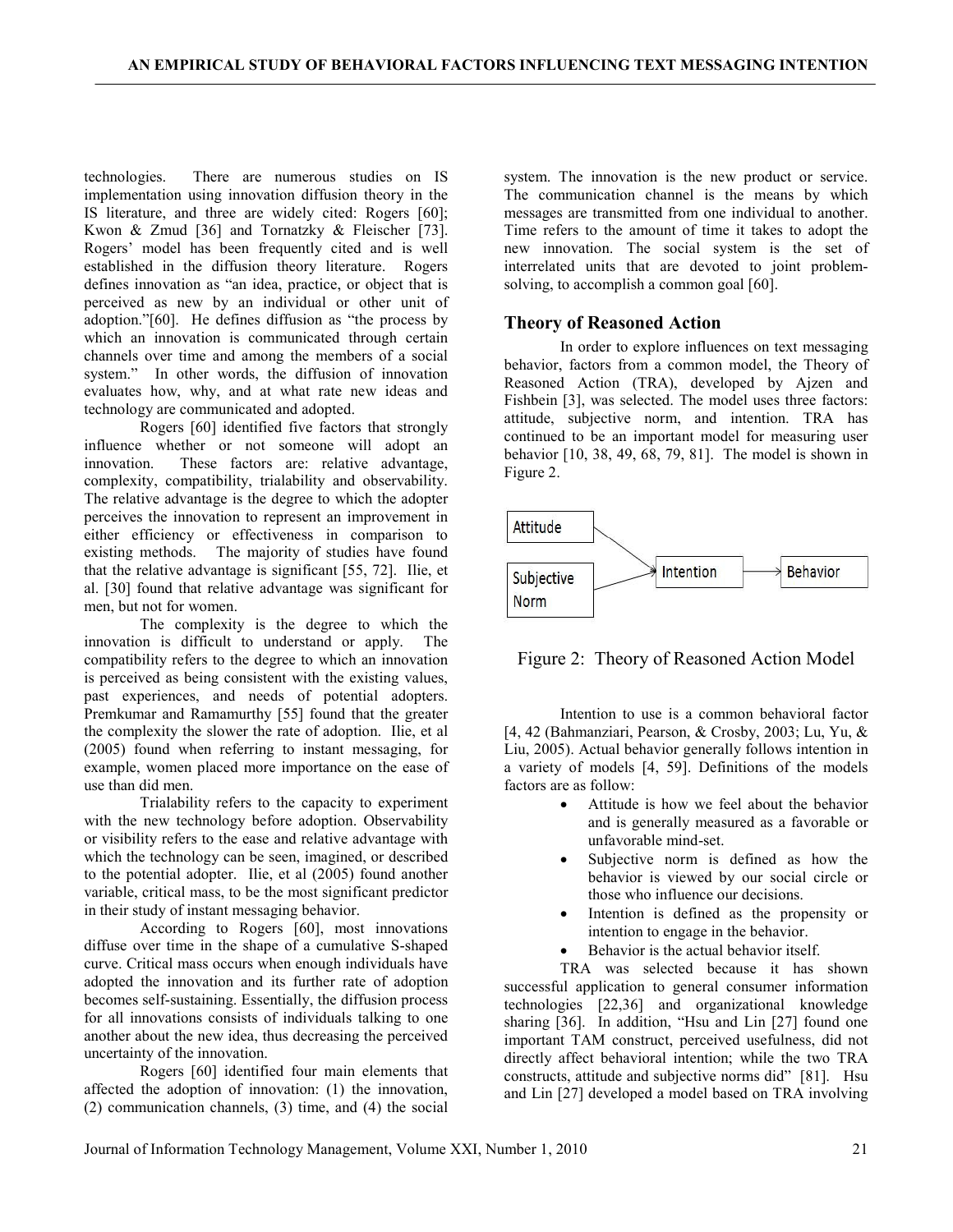technology acceptance, knowledge sharing and social influences. Their results found that ease of use and enjoyment, and knowledge sharing were positively related to attitude toward blogging. They also determined that, social factors and attitude toward blogging significantly influenced a blog participant's intention to continue to use blogs.

Jiang [32] did an exploratory study on consumer adoption of mobile internet servers using TRA and components of the theory of innovation adoption. He found that "beliefs and quality perceptions play a significant role in influencing intentions to adopt mobile internet." He determined that computer skills, knowledge of mobile internet and career mobility are all positively related to adoption.

Dinev et al [13] used TRA and structural equation modeling to understand on-line advertiser behavior. They found that beliefs about on-line pay-perclick advertising shape the attitudes and subjective norms that lead advertisers to advertise on-line. Their studied confirmed that attitudes and subjective norms significantly influence intention to advertise on-line using the pay-per-click model.

### Theory of Planned Behavior

Ajzen's Theory of Planned Behavior (TPB) is an extension of Ajzen and Fishbein's TRA Model [2,3]. TPB includes an additional factor, perceived behavioral control which is a person's "perceptions of their ability to perform a given behavior" [2]. The factor was added to eliminate the limitations of the TRA when dealing with behavior which is not under volitional control. TPB takes into account that behaviors are located at some point along a continuum that extends from total control to a complete lack of control. The theory of planned behavior has been extensively validated and successfully applied in a variety human behavioral research.

Liao et al. (2010) developed a model integrating perceived risk and TPB for predicting the use of pirated software. They found that attitude and perceived behavior control did contribute significantly to the intended use of pirated software. However, they did not find a direct relationship between subjective norm and intention to use pirated software.

Hartshorne & Ajjan [23] used the Decomposed Theory of Planned Behavior to better understand factors that influence student decisions to adopt Web 2.0 tools. Their research found that student attitudes and their subjective norms are strong indicators of their intentions to use Web 2.0.

Lee's [38] study extended the "theory of planned behavior (TPB) with flow experience, perceived

enjoyment, and interaction to propose a theoretical model to explain and predict people's behavioral intention to play online games." He found that both models explain players' intention to play online games but the extended TPB model provided a better fit. It explained a relatively high proportion of variation in the intention to play online games. He also determined that subjective norm had a significant influence on players' continued intention to play.

### Technology Acceptance Model

One of the most important models for understanding adoption of information technology is the Technology Acceptance Model (TAM). The model was first proposed by Davis[11] in 1989 and includes two key factors, perceived usefulness and perceived ease of use that are proposed to influence acceptance of a technology. According to Davis[11] perceived usefulness is defined as "the degree to which a person believes that using a particular system would enhance his or her job performance". Others have extended this definition to include overall task performance [65]. Again, according to Davis [11] perceived ease of use is "the degree to which a person believes that using a particular system would be free of effort". Hong et al. [25] found that perceived ease of use was the most important driving force in forming a positive attitude toward continued usage of mobile data services.

In an earlier model, Davis, Bagozzi, and Warshaw [12] suggested external variables as a key influencing variable, but later Venkatesh and Davis [77] suggested that external variables are mediated by TAM; however this variation has not been included in our model. The original Technology Acceptance Model is illustrated in Figure 3. [77].



Figure 3: Technology Acceptance Model

The TAM model has been used in evaluation of the acceptance of a range of different technologies. For example, Kleignen et al. used a modified TAM to evaluate the factors contributing to the adoption of mobile services in relation to wireless finance [33]. The factors: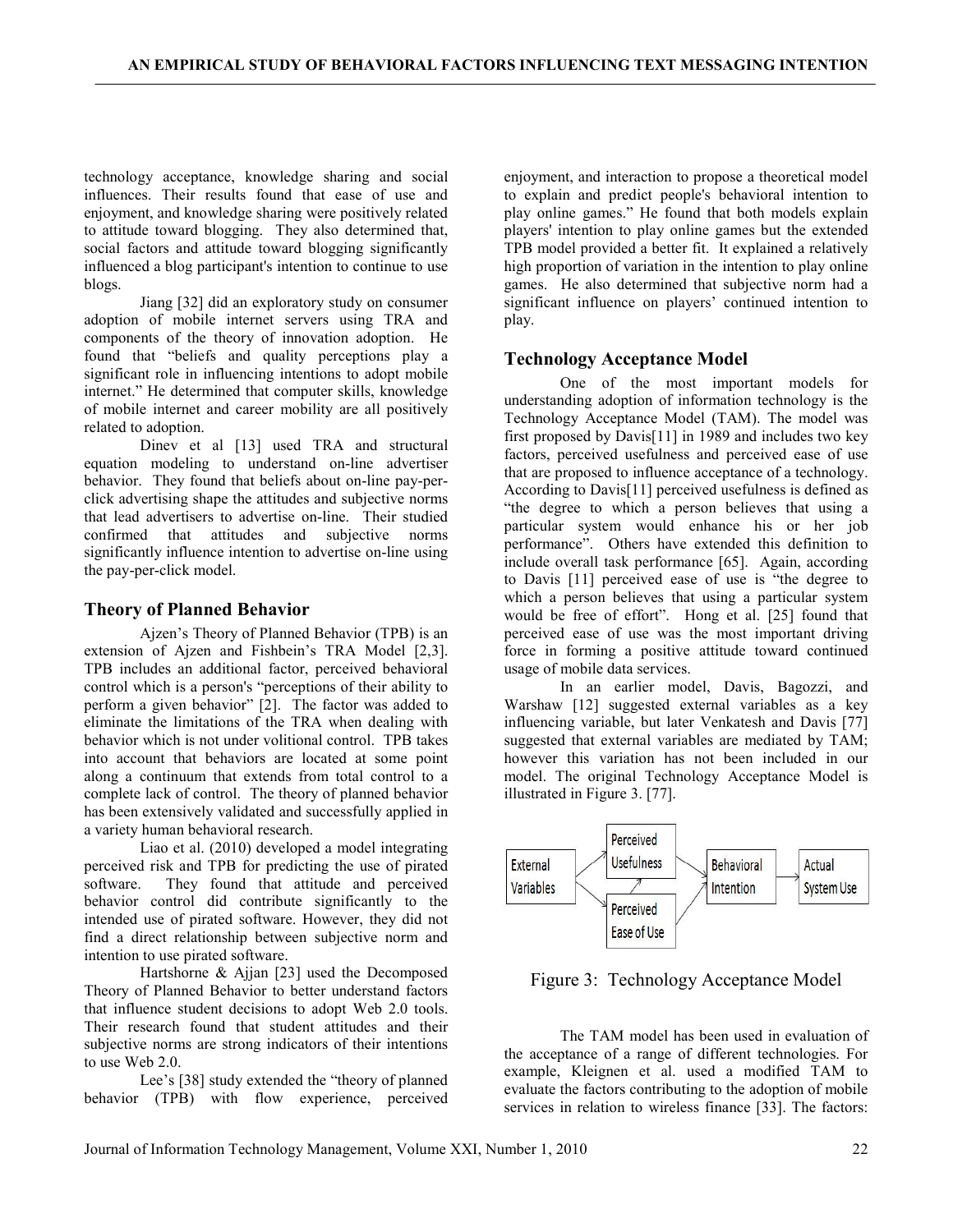perceived cost, system quality and social influence were added to the original TAM model. They determined that the effect of perceived usefulness had a stronger positive effect on usage intentions for younger consumers than older consumers. Also the model indicated a significant impact of attitude and social influence on the intention to use wireless services.

Lai et al. [37] integrated the Diffusion Model with TAM to evaluate their capacity in the context of internet banking acceptance. Their findings suggest that the proposed integrated model is significantly better in explaining the variance in internet banking acceptance than either the Diffusion Model or the TAM alone [37]. Bhattacherjee and Harris [9] proposed a predictive model of individual IT adaptation by integrating factors from the technology acceptance model and adaptive structuration theory (AST). The model was validated using data collected from a study of My Yahoo web portal usage. Adaptation usefulness was the largest predictor of IT adaptation, followed by IT adaptability and ease of adaptation. The determination of adaptation was enhanced IT usage and the effect of IT adaptation on usage was moderated by users' extent of work adaptation [9].

#### Emotions

Many researchers have found that emotions can play a role in performance. Peslak and Stanton [51] found emotions to have an impact on team performance. Other researchers, Glinow et al.,[20] and Sy et al. [71] have shown that emotions can play a significant role in project success. To study the impact of emotions on text messaging, a group of 14 emotions was included in the survey. The list was extracted from Shaw [62] and others. Though no definitive emotions lists exist, the Shaw source [62] coupled with other relevant emotions from the literature review provided a comprehensive mix of positive and negative emotions. The emotions broadly fell into two categories of positive and negative emotions.

### RESEARCH APPROACH

A survey was developed that included key questions used in the development of past studies of Theory of Reasoned Action, Technology Acceptance Model, Theory of Planned Behavior, End User Computer Satisfaction, and Diffusion of Innovation. Table 3 shows the variables, model, and source for questions that were used in this study. The study was pre-tested with a small group of students and then administered to students and faculty at two Northeastern universities and professionals in industry.

| Variable<br>Model                  |                                                    | Questions adapted from                 |  |
|------------------------------------|----------------------------------------------------|----------------------------------------|--|
| Attitude                           | Theory of Reasoned Action/TPB                      | Fitzmaurice [18]                       |  |
| Compatibility                      | Diffusion of Innovation                            | Ilie, Van Slyke, Green, & Lou [30]     |  |
| Complexity                         | Diffusion of Innovation                            | Ilie, Van Slyke, Green, & Lou [30]     |  |
| <b>Critical Mass</b>               | Diffusion of Innovation                            | Ilie, Van Slyke, Green, & Lou [30]     |  |
| Ease of Use                        | Technology Acceptance Model /EUCS                  | Davis $[11]$                           |  |
| Intention                          | Theory<br>of<br>Reasoned<br>Action/TPB/DI/TAM/FLOW | Venkatesh & Morris [77]                |  |
| Negative Emotions                  |                                                    | Peslak [52]                            |  |
| Perceived<br>Behavioral<br>Control | Theory of Planned Behavior                         | George [19]                            |  |
| <b>Positive Emotions</b>           |                                                    | Peslak [52]                            |  |
| Relative advantage                 | Diffusion of Innovation                            | Ilie, Van Slyke, Green, & Lou [30]     |  |
| Satisfaction                       | <b>Expectation-Confirmation Theory</b>             | Bhattacherjee <sup>[8]</sup>           |  |
| Subjective norm                    | Theory of Reasoned Action/TPB                      | Fitzmaurice [18]                       |  |
| Timeliness                         | End User Computer Satisfaction                     | Abdinnour-Helm, Chaparro, & Farmer [1] |  |
| Trialability                       | Diffusion of Innovation                            | Ilie, Van Slyke, Green, & Lou [30]     |  |
| Usefulness                         | Technology Acceptance Model/ECT                    | Davis $[11]$                           |  |
| Visibility                         | Diffusion of Innovation                            | Ilie, Van Slyke, Green, & Lou [30]     |  |

Table 3: Factor Models and References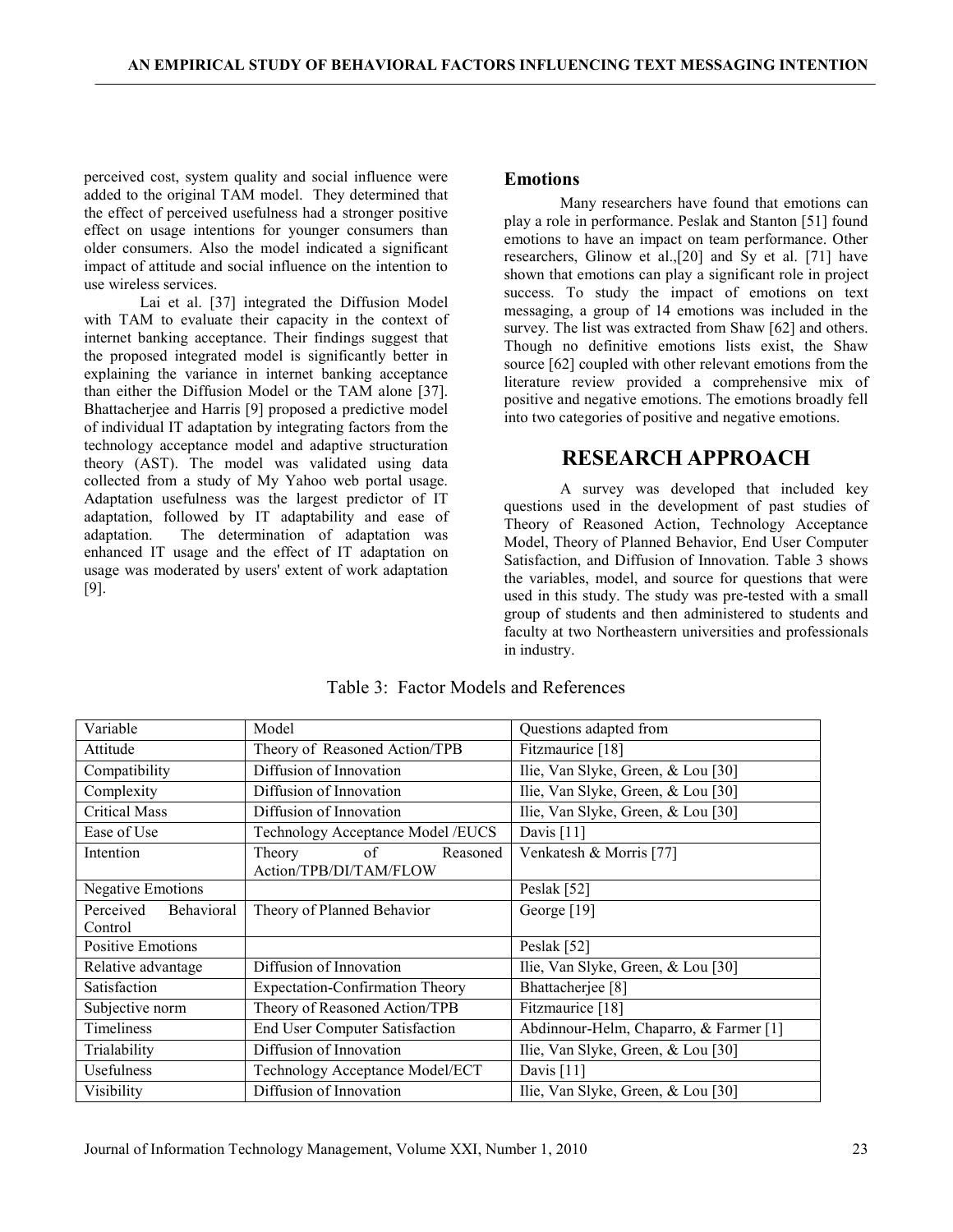The statistical analyses were based on a sample of 153 valid surveys. Of the surveys collected 42% were from males and 58% were from females. Overall, the average age was about 33 years of age, but the largest group was the 18-24 year old students. There was a large portion of the sample (45%) over 24. There were 89 female participants and 63 male participants. Gender mix was good with 58% female and 42% male. The graph in Figure 4 shows the age distribution. Fifty-five percent of the respondents were students and 45% were not.



Figure 4: Age Distribution of Respondents

Another demographic question examined the current professional status of the respondent, whether they were a student, a faculty member, and IT professional or from the private sector. 86(57%) of the respondents were students, 11(7%) faculty, 11(7%) IT professionals, and 43(29%) were from others. In general, it is suggested that the sample has a reasonable mix of gender, age, and professional status.

#### Factor Development

From the survey responses, confirmatory factor analysis was performed and all factors were confirmed. The questions measured a five point Likert scale with level of agreement from  $1 =$  strongly agree to  $5 =$  strongly disagree. SPSS 16 and AMOS 16 were used to analyze the data and test the proposed hypotheses. Factor analysis and scale reliability as well as structural equation modeling were conducted similar to Wooley & Eining [79], and Moore [45].

### RESULTS

Confirmatory factor analysis and scale reliability testing were used to determine the factors used in the model. All the factors were confirmed with one component determined and eigenvalues over 1.0 which is generally seen as the level of acceptability [45]. The component matrix elements all were above .5 (minimum acceptable, Moore [45]) and scale reliability provided Cronbach's alphas between of .792 and .992 well above the minimum acceptable of .7 (Nunnally [48]) A summary of the factors, number of questions per factor, eigenvalues for each one factor, percent of variance explained by the factor and the alphas for each are shown in Table 4.

The questions used in the factor analyses are shown in Tables 5 and 6. As noted each of the factors extraction components were all above .5.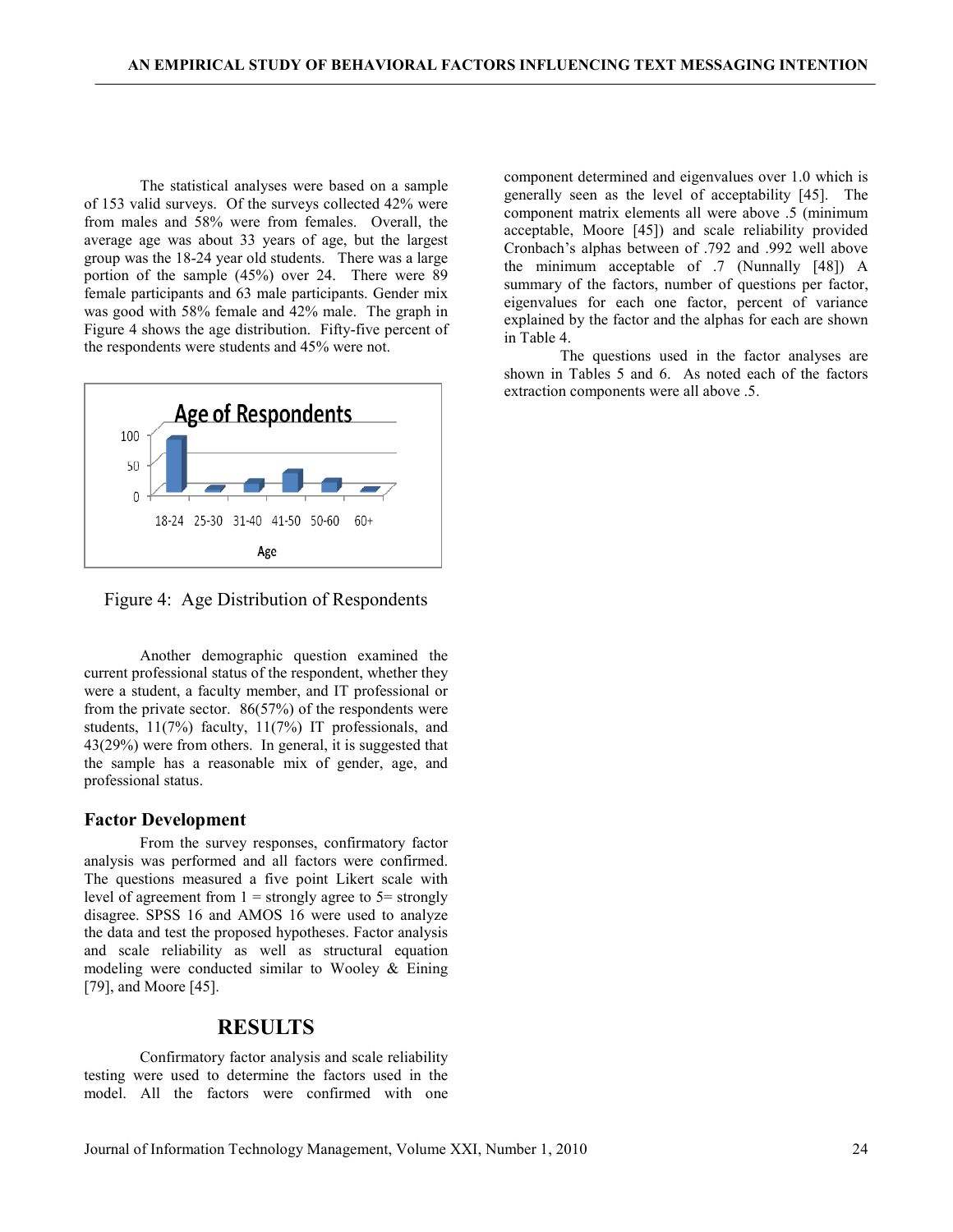| Factor                       | Number   | of<br>Eigenvalue | $\frac{0}{0}$<br>of | Chronbach's |
|------------------------------|----------|------------------|---------------------|-------------|
|                              | of items | one factor       | Variance            | alpha       |
| Attitude                     | 5        | 4.668            | 93.365              | .982        |
| Compatibility                | 4        | 3.447            | 86.185              | .946        |
| Complexity                   | 3        | 2.204            | 73.479              | .819        |
| <b>Critical Mass</b>         | 3        | 2.867            | 95.565              | .977        |
| Ease of Use                  | 4        | 3.069            | 76.729              | .897        |
| Intention                    | 3        | 2.955            | 98.510              | .992        |
| <b>Negative Emotions</b>     | 7        | 5.275            | 75.355              | .945        |
| Perceived Behavioral Control | 3        | 2.130            | 71.000              | .792        |
| <b>Positive Emotions</b>     | 7        | 4.814            | 68.765              | .923        |
| Relative advantage           | 6        | 4.895            | 81.579              | .954        |
| Satisfaction                 | 4        | 3.729            | 93.236              | .975        |
| Subjective norm              | 4        | 3.288            | 82.192              | .927        |
| Timeliness                   | 2        | 1.910            | 95.494              | .951        |
| Trialability                 | 4        | 2.504            | 62.594              | .782        |
| Usefulness                   | 5        | 4.297            | 85.932              | .956        |
| Visibility                   | 4        | 3.670            | 91.740              | .958        |

Table 4: Summary of Confirmatory Factor Analyses

| Table 5: Attitude Factors and Corresponding Questions |  |  |
|-------------------------------------------------------|--|--|
|-------------------------------------------------------|--|--|

| Factor        | Question                                                | Initial | Extraction |
|---------------|---------------------------------------------------------|---------|------------|
| Attitude      | Text messaging is good.                                 | 1.000   | .949       |
|               | Text messaging is useful.                               | 1.000   | .927       |
|               | Text messaging is worthwhile.                           | 1.000   | .926       |
|               | Text messaging is helpful.                              | 1.000   | .950       |
|               | Text messaging is valuable.                             | 1.000   | .916       |
| Critical Mass | Many people I know use Text messaging.                  | 1.000   | .951       |
|               | Many people use Text messaging.                         | 1.000   | .934       |
|               | Many people I know will continue to use Text messaging. | 1.000   | .982       |
|               | Many people I know use Text messaging.                  | 1.000   | .951       |
|               | Many people use Text messaging.                         | 1.000   | .934       |
| Complexity    | Text messaging is frustrating.                          | 1.000   | .706       |
|               | Text messaging requires a lot of mental effort.         | 1.000   | .746       |
|               | Text messaging is cumbersome.                           | 1.000   | .752       |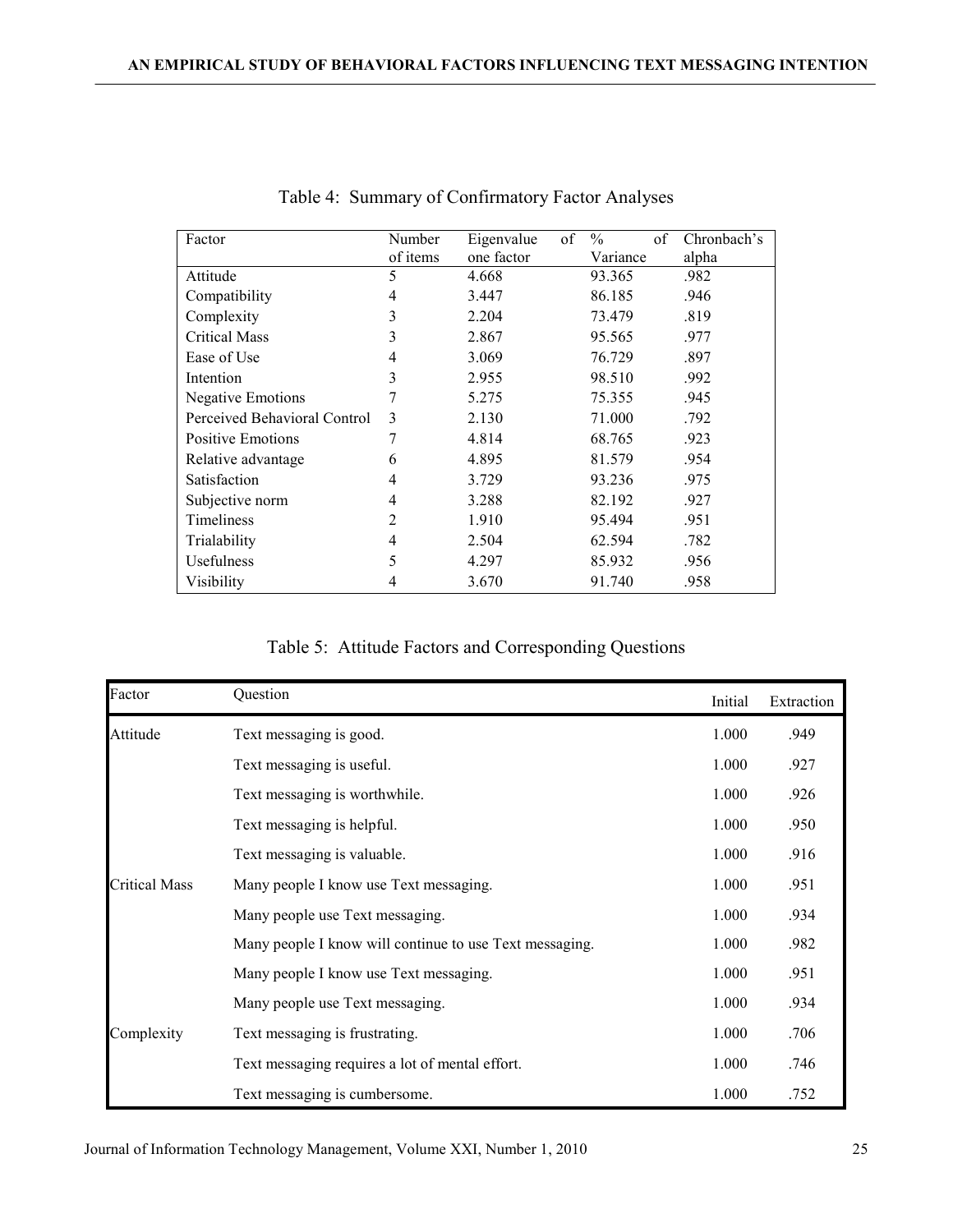| Compatibility | Text messaging is compatible with how I communicate.                    | 1.000 | .884 |
|---------------|-------------------------------------------------------------------------|-------|------|
|               | Text messaging fits well with how I like to communicate.                | 1.000 | .880 |
|               | Text messaging is completely compatible with my current situation.      | 1.000 | .831 |
|               | Text messaging fits my style.                                           | 1.000 | .853 |
| Ease of       | It is easy to become skilled Text messaging.                            | 1.000 | .787 |
| Use           | Text messaging is clear and understandable.                             | 1.000 | .585 |
|               | Text messaging is flexible.                                             | 1.000 | .822 |
|               | Text messaging is easy to do.                                           | 1.000 | .875 |
| Intent        | I predict I will use Text messaging.                                    | 1.000 | .978 |
|               | I intend to use Text messaging.                                         | 1.000 | .992 |
|               | I plan to use Text messaging.                                           | 1.000 | .986 |
| Perceived     | Text messaging is entirely within my control.                           | 1.000 | .794 |
| Behavioral    | I have all the resources, knowledge, and ability to use text messaging. | 1.000 | .753 |
| Control       | Text messaging allows me to exercise greater control over my life.      | 1.000 | .583 |
| Relative      | Text messaging improves my performance.                                 | 1.000 | .822 |
| Advantage     | Text messaging allows me to exercise greater control over my life.      | 1.000 | .780 |
|               | Text messaging improves my effectiveness.                               | 1.000 | .880 |
|               | Text messaging allows me to accomplish my goals more quickly.           | 1.000 | .857 |
|               | Text messaging provides an overall advantage to me.                     | 1.000 | .793 |
|               | Text messaging improves my productivity.                                | 1.000 | .763 |
| Subj. Norm    | Most people who are important to me think I should use Text messaging.  | 1.000 | .878 |
|               | Close friends and family think it is a good idea to use Text messaging. | 1.000 | .777 |
|               | Important people want me to use Text messaging.                         | 1.000 | .861 |
|               | People who I listen to could influence me to use Text messaging.        | 1.000 | .772 |
| Useful        | I find Text messaging useful.                                           | 1.000 | .684 |
|               | I can improve my performance by Text messaging.                         | 1.000 | .889 |
|               | I can accomplish things more quickly by Text messaging.                 | 1.000 | .878 |
|               | I can enhance my effectiveness by Text messaging.                       | 1.000 | .937 |
|               | I can improve my productivity by Text messaging.                        | 1.000 | .908 |

Table 5 (cont.)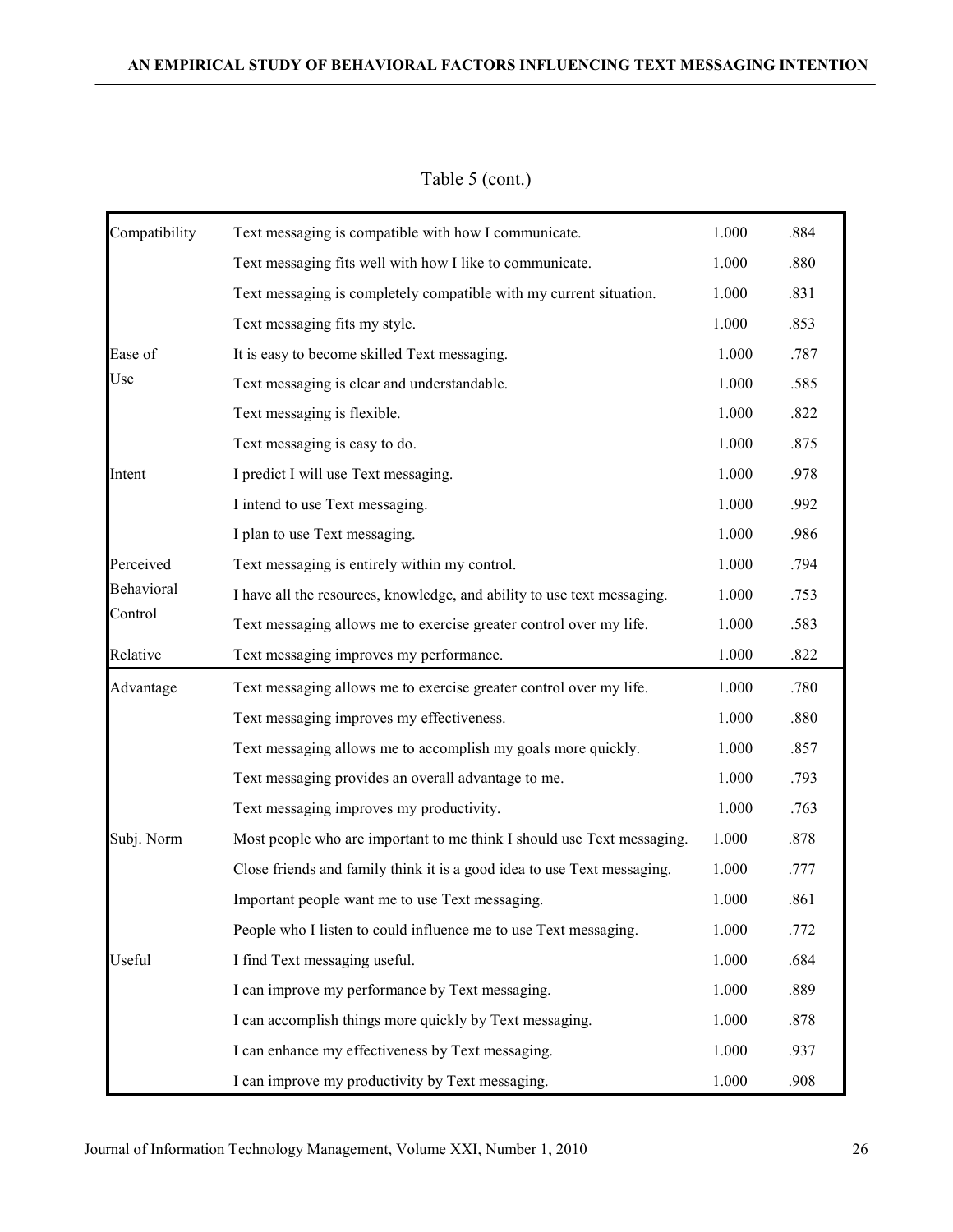| Visibility   | I have seen many people Text messaging.                        | 1.000 | .938 |
|--------------|----------------------------------------------------------------|-------|------|
|              | It is easy to observe others Text messaging.                   | 1.000 | .931 |
|              | There is plenty of opportunity to see others Text messaging.   | 1.000 | .919 |
|              | I have seen others Text messaging.                             | 1.000 | .882 |
| Trialability | It is easy to try Text messaging.                              | 1.000 | .875 |
|              | It is easy to start Text messaging.                            | 1.000 | .882 |
|              | I had little difficulty using Text messaging on a trial basis. | 1.000 | .382 |
|              | There is low financial risk in trying Text messaging.          | 1.000 | .365 |

Table 5 (cont.)

## Table 6: Attitude Factors and Respective Emotions

| Factor       | Emotion      | Initial | Extraction |
|--------------|--------------|---------|------------|
| Negative     | Disappointed | 1.000   | .763       |
|              | Uninspired   | 1.000   | .649       |
|              | Angry        | 1.000   | .831       |
|              | Apathetic    | 1.000   | .705       |
|              | Worried      | 1.000   | .766       |
|              | Disgusted    | 1.000   | .867       |
|              | Irritated    | 1.000   | .693       |
| Positive     | Proud        | 1.000   | .564       |
|              | Pleased      | 1.000   | .681       |
|              | Relieved     | 1.000   | .705       |
|              | Optimistic   | 1.000   | .757       |
|              | Calm         | 1.000   | .594       |
|              | Enthusiastic | 1.000   | .778       |
|              | Stimulated   | 1.000   | .734       |
| Satisfaction | Pleased      | 1.000   | .967       |
|              | Satisfied    | 1.000   | .947       |
|              | Contented    | 1.000   | .949       |
|              | Delighted    | 1.000   | .867       |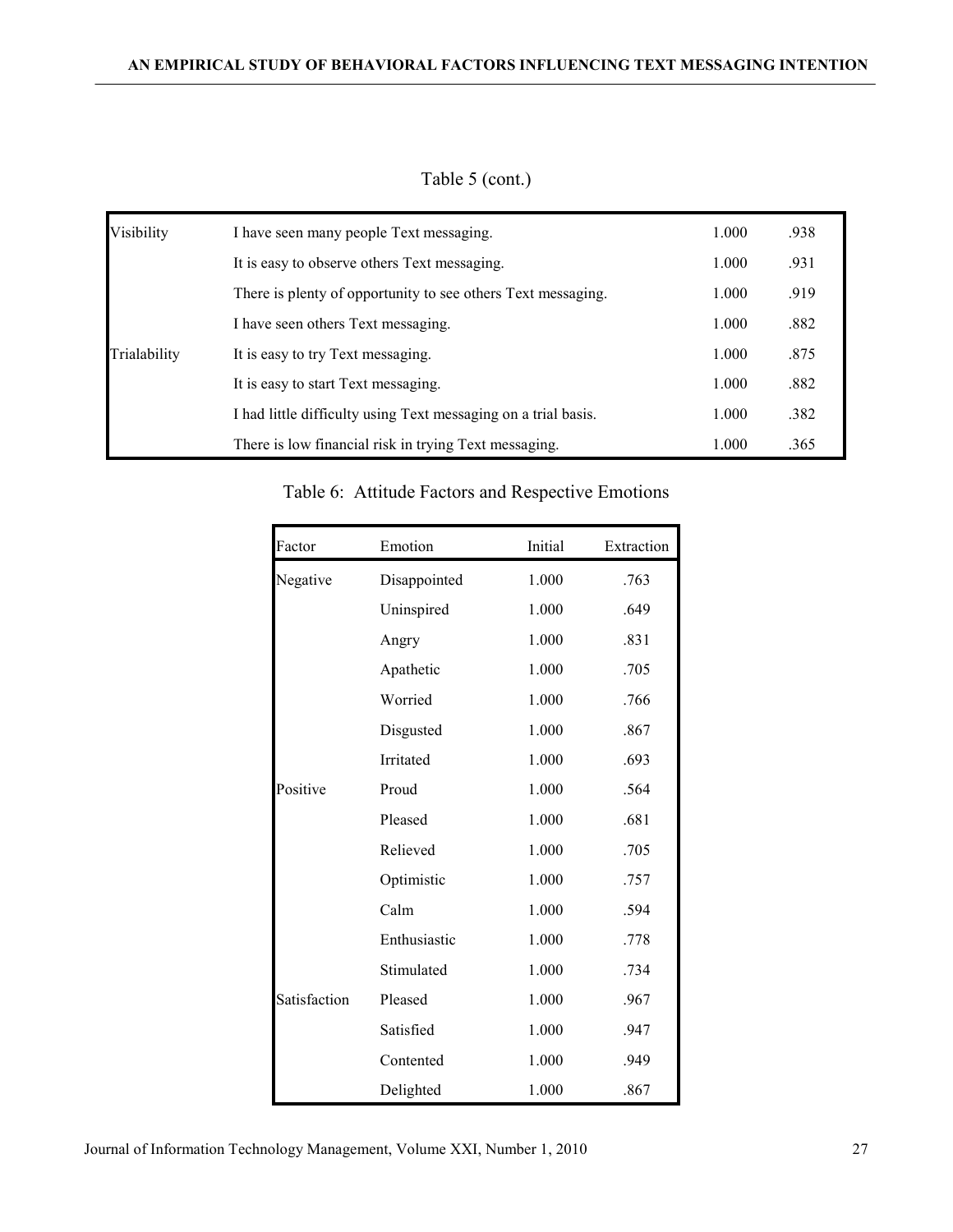#### Regression Results

The general objective of the study was to determine what if any factors were associated with behavioral intention to text message. The factors found in the confirmatory analysis were included in a general multiple linear regression analysis, the results of which are shown in Tables 7 through 9. Overall the fifteen factors were included in the multiple regression analysis using SPSS 17.0. The resulting analysis found that of the fifteen factors, only five had a significant influence on text messaging intention at  $p < .05$ . Significant factors were Attitude, Compatibility, Ease of Use, Satisfaction, and Visibility.

#### Table 7: Text Messaging Model Summary

|       |         |          |               | Std. Error of the                                                                                                                                              |
|-------|---------|----------|---------------|----------------------------------------------------------------------------------------------------------------------------------------------------------------|
| Model |         | R Square | Adj. R Square | Estimate                                                                                                                                                       |
|       | $913^a$ | .834     | .799          | .42414454                                                                                                                                                      |
|       |         |          |               | a. Predictors: (Constant), Try, PosEmot, Compatibility, Satisfact, SubjNorm,<br>Complex, CrtitMass, NegEmot, RA, Time, EaseUse, Useful, Visible, Attitude, PBC |

### Table 8: Text Messaging Model Anova

| Model                                                                                                                                                        |                               | Sum of Squares df |    | Mean Square | - F    | Sig.              |  |
|--------------------------------------------------------------------------------------------------------------------------------------------------------------|-------------------------------|-------------------|----|-------------|--------|-------------------|--|
|                                                                                                                                                              | Regression                    | 64.302            | 15 | 4.287       | 23.829 | .000 <sup>a</sup> |  |
|                                                                                                                                                              | Residual                      | 12.773            | 71 | .180        |        |                   |  |
|                                                                                                                                                              | Total                         | 77.074            | 86 |             |        |                   |  |
| a. Predictors: (Constant), Try, PosEmot, Compatility, Satisfact, SubjNorm, Complex,<br>CrtitMass, NegEmot, RA, Time, EaseUse, Useful, Visible, Attitude, PBC |                               |                   |    |             |        |                   |  |
|                                                                                                                                                              | b. Dependent Variable: Intent |                   |    |             |        |                   |  |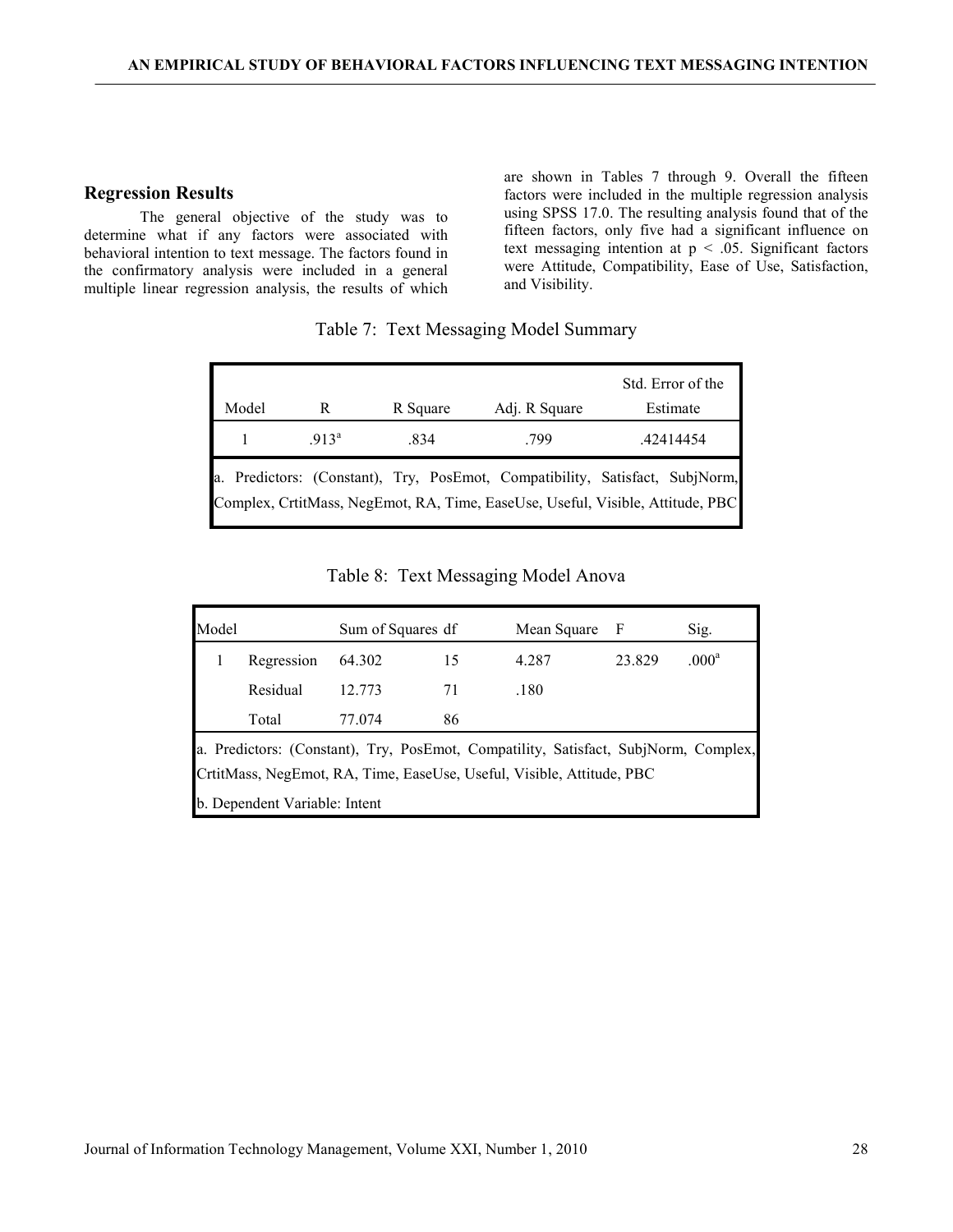|                |             |              | <b>Unstandardized Coefficients</b> | Standardized<br>Coefficients |          |      |
|----------------|-------------|--------------|------------------------------------|------------------------------|----------|------|
| Model          |             | $\, {\bf B}$ | Std. Error                         | Beta                         | t        | Sig. |
| $\overline{1}$ | (Constant)  | .047         | .047                               |                              | .985     | .328 |
|                | Attitude    | .333         | .122                               | .351                         | 2.735    | .008 |
|                | CrtitMass   | $-182$       | .143                               | $-.189$                      | $-1.275$ | .206 |
|                | Complex     | $-0.042$     | .069                               | $-.042$                      | $-.606$  | .546 |
|                | Compatility | .249         | .070                               | .255                         | 3.569    | .001 |
|                | NegEmot     | $-0.072$     | .072                               | $-.071$                      | $-1.001$ | .320 |
|                | PosEmot     | .091         | .072                               | .096                         | 1.260    | .212 |
|                | EaseUse     | .259         | .100                               | .271                         | 2.580    | .012 |
|                | PBC         | .035         | .128                               | .036                         | .275     | .784 |
|                | <b>RA</b>   | $-.177$      | .109                               | $-.188$                      | $-1.628$ | .108 |
|                | Satisfact   | $-160$       | .063                               | $-.162$                      | $-2.552$ | .013 |
|                | SubjNorm    | .082         | .077                               | .085                         | 1.072    | .287 |
|                | Time        | .034         | .102                               | .035                         | .336     | .738 |
|                | Useful      | .031         | .117                               | .033                         | .268     | .789 |
|                | Visible     | .361         | .125                               | .381                         | 2.882    | .005 |
|                | <b>Try</b>  | $-.020$      | .093                               | $-.021$                      | $-.213$  | .832 |

Table 9: Text Messaging Model Coefficients

a. Dependent Variable: Intent

Surprisingly, the most important factor as measured by the correlation coefficient was visibility. The ubiquity and observability of others using the technology had the strongest influence on intention. How we feel about the technology, our attitude was the second strongest factor in the regression analysis. Not surprisingly, the ease of use of the technology played the next most important role. Texting simplicity encourages usage. The compatibility with style and communication preference was the next most significant factor positively influencing texting behavior.

Finally, level of satisfaction was slightly negatively correlated with texting satisfaction. The reason

for this is uncertain but perhaps those who have all their needs met with initial texting are less likely to engage in more frequent texting. The somewhat asynchronous nature and need to exchange messages for clarification may be the cause of the lowered satisfaction levels. This study is the first to examine factors from a broad array of available influencing variables and determine those significant and relevant to the new technology text messaging. Significant further work is required to confirm these results and more thoroughly understand the reasons behind these finding. Nevertheless, this study provides a valuable starting point to fully understand text messaging.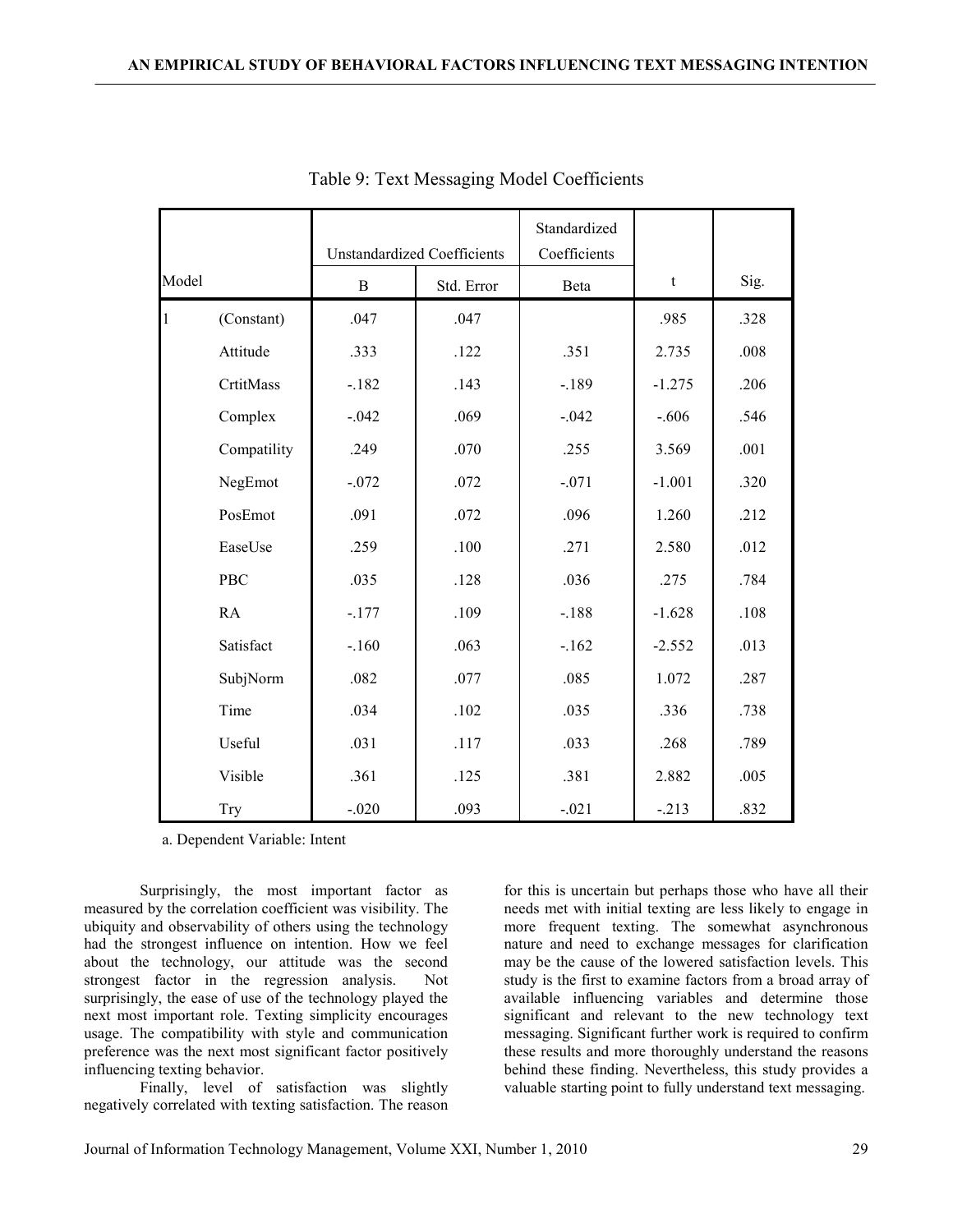## LIMITATIONS AND IMPLICATIONS

As with any study there are limitations to this study. First, the study examines primarily traditional students and administrators at two undergraduate university locations. Results ought to be replicated across other locations. Though this group does represent a population of significant users, results may be different with non-students or with other age groups. Another limitation is the sample size. Though sizable, the number of participants can be increased to improve reliability.

Overall it has been demonstrated that a series of five factors can serve as a proposed model for text messaging behavior. Research has shown that text messaging provides exclusive advantages over other electronic communications methods including email. But, text messaging is used much less frequently in both older individual and business usage. Understanding the factors associated with intention and behavior associated with text messaging can focus efforts to increase text messaging usage.

First, it was shown that intention to use text messaging is positively and significantly affected by visibility of text messaging and attitude toward it. It has been suggested that use of a technology can be improved if users are educated about the benefits of the technology. [6, 82]. Training in the workplace or in colleges or high schools on the benefits and advantages of text messaging can allow greater use of this technology and improve overall communications. As a result, significant positive cost and productivity improvements for businesses and organizations are possible.

Another finding is that ease of use is significantly and positively associated with intention to use TM. New releases of text messaging hardware and software have made the technology extremely easy to use and this feature needs to be demonstrated to organizations and individuals. This can spur growth and use of the technology. In addition, ease of use was found to affect usefulness, again an area that can easily be demonstrated to potential users to spur usage.

The study clearly demonstrated as well that compatibility with TM correlates with intention to use TM. We need to educate on how text messaging is compatible with other forms of communication such as email. Finally, all these factors seem to fit together in a workable, usable model which can be the basis for further research in technology acceptance. The model can be tested for other user interface and consumer device acceptance and usage.

### **CONCLUSION**

Overall this study has provided significant factors that influence and model text messaging intention and behavior. We see this as the start of an exploration of ways to increase and improve penetration of this valuable communications technology. Studies can be developed to confirm these findings with larger and more diverse sample groups, but preliminary findings suggest that text messaging does adhere to the preliminary model and is thus subject to efforts to improve behavior through attention to the significant influencing factors of Attitude, Compatibility, Ease of Use, and Visibility. Overall, this is a fertile research area that deserves further attention.

### **REFERENCES**

- [1] Abdinnour-Helm, S. F., Chaparro, B. S., and Farmer, S. M. "Using the End-User Computing Satisfaction (EUCS) Instrument to Measure Satisfaction with a Web Site," Decision Sciences ,Volume 36, Number 2, 2005, pp. 341-365.
- [2] Ajzen, I. "From intentions to actions: A Theory of Planned Behavior," in (Eds.), J. Kuhl & J. Beckmann Action control: From cognition to behavior, Berlin, Heidelber, New York: Springer-Verlag, 1985.
- [3] Ajzen, I. and Fishbein, M. Understanding Attitudes and Predicting Social Behavior. Englewood Cliffs: Prentice-Hall, Inc. 1980
- [4] Bahmanziari, T., Pearson, M. J., and Crosby, L. "Is Trust Important in Technology Adoption? A Policy Capturing Approach," The Journal of Computer Information Systems, Volume 43, Number 4, 2003, pp. 46-54.
- [5] Bailey, J., and Pearson, S. "Development of a Tool for Measuring and Analyzing Computer User Satisfaction," Management Science, Volume 29, Number 5, 1983, pp. 530-545.
- [6] Bang, H.-K., Ellinger, A. E., Hadjimarcou, J., and Traichal, P. A., "Consumer concern, knowledge, belief, and attitude toward renewable energy: An application of the reasoned theory action," Psychology and Marketing, Volume 17, Number 6, 2000, pp. 449-468.
- [7] Bendychi, N. "Technically Speaking," Marketing Health Services, Volume 29 Number 3, 2009, pg. 4.
- [8] Bhattacherjee, A. "Understanding information systems continuance: An expectation-confirmation model.," MIS Quarterly, Volume 25, Number 3, 2001, pp. 351-371.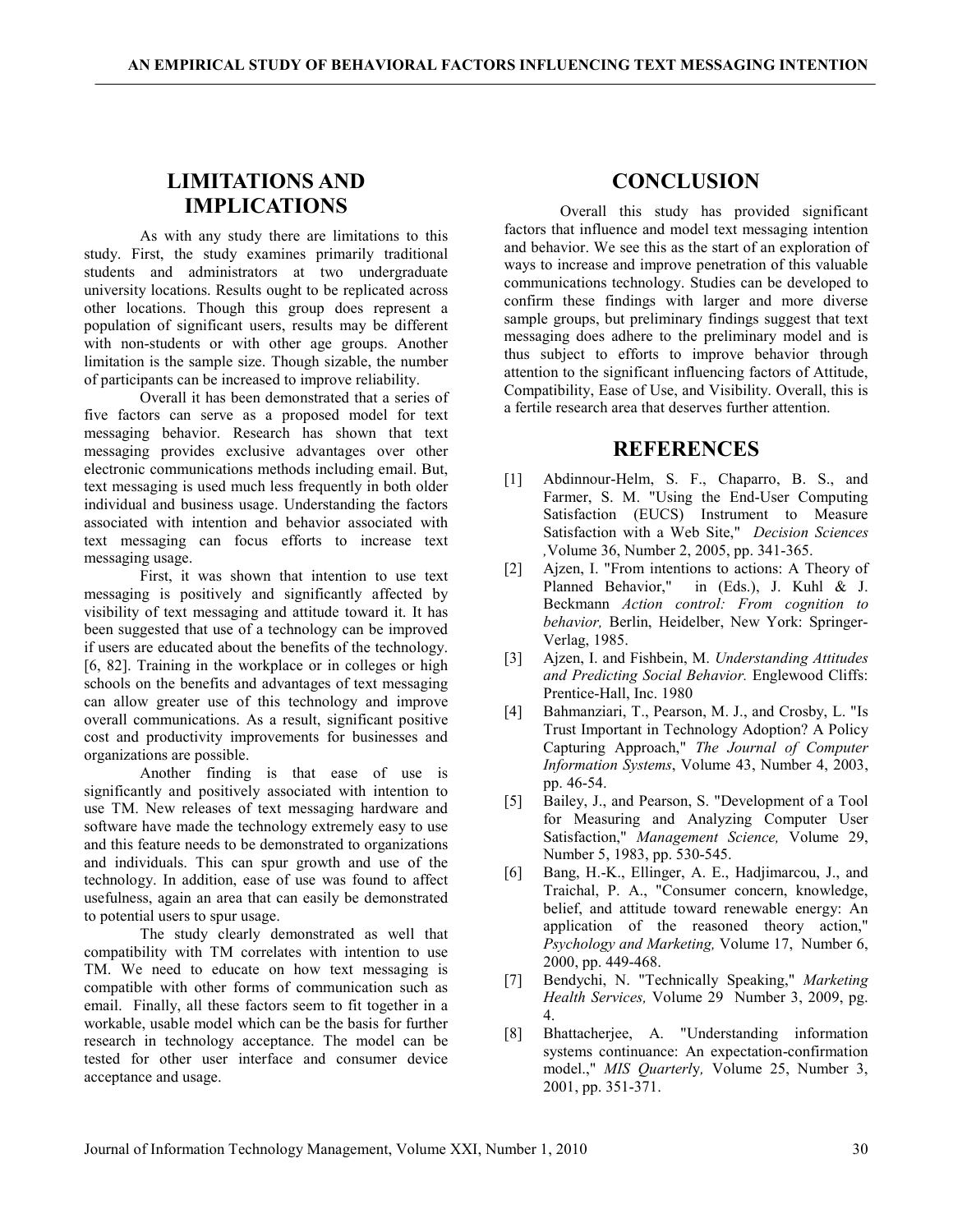- [9] Bhattacherjee, A., and Harris, M. "Individual Adaptation of Information Technology" The Journal of Computer Information Systems, Volume 50, Number 1, 2009, pp. 37-46.
- [10] Brewer, J., Blake, A., Rankin, S., and Douglas, L. "Theory of Reasoned Action Predicts Milk Consumption in Women," Journal of the American Domestic Association , Volume 99 Number 1, 1999.
- [11] Davis, F. D. "Percieved Usefulness, Perceived Ease of Use, and User Acceptance of Infomration Technology," MIS Quarterly , Volume 13 Number 3, 1989, pp. 319-340.
- [12] Davis, F.D., Bagozzi, R.S., and Warshaw, P.R. "User Acceptance of Computer Technology: A Comparison of Two Theoretical Models," Management Science, Volume 35, Number 8, 1989, pp.982-1003.
- [13] Dinev, T., Hu, Q., and Yayla, A. "Is There an Online Advertisers' Dilemma? A Study of Click Fraud in the Pay-Per-Click Model," Journal of Electronic Commerce, Volume 13, Number 2, 2008, pp. 29- 60.
- [14] Doll, W., and Torkzadeh, G. "The measurement of end-user computing satisfaction," MIS Quarterly, Volume 12 Number 6, 1988, pp. 259-274.
- [15] Doll, W., and Xia, W. "Confirmatory factor analysis of the end-user computing satisfaction instrument: A replication.," Journal of End User Computng , Volume 9, Number 2, 1997.
- [16] Doll, W., Xia, W., and Torkzadeh, G. "A confirmatory factor analysis of the end-user computing satisfaction instrument," MIS Quarterly, Volume 18, Number 4, 1994, pp. 453-461.
- [17] Faulkner, X., and Culwin, F. "When fingers do the talking: a study of text messaging," Interacting with Computer, Volume 17, Number 2, 2005, pp.167- 185.
- [18] Fitzmaurice, J. "Incorporating Consumers' Motivations into the Theory of Reasoned Action," Psychology & Marketing, Volume,22, Number 11, 2005, pp. 911-929.
- [19] George, J. "The theory of planned behavior and Internet purchasing," Internet Research, Volume14, Number 3, 2004, pp.198-212.
- [20] Glinow, M., Shapiro, D., and Brett, J. "Can we talk, and should we? Managing emotional conflict in multicultural teams," Academy of Management Review, Volume 29, Number 4, 2004, pp. 578-92.
- [21] Hamaker, C. "An Example of Their Youth," Rural Telecom, Volume 28, Number 1, 2009, p. 9.
- [22] Hansen, T., Jensen, J., and Solgaard, H. "Predicting Onlne Grocery Buying Intention: A Comparison of

the Theory of Reasoned Action adn the Theory of Planned Behavior," International Journal of Infomation Management, Volume 24, Number 6, 2004, pp. 539-550.

- [23] Hartshorne, R., and Ajjan, H. "Examining student decisions to adopt Web 2.0 technologies: theory and empirical tests," Journal of Computing in Higher Education, Volume 21, Number 3, 2009, pg.183.
- [24] Hendrickson, A. R., Glorfeld, K. D., and Cronan, T. "On the repeated test-retest reliability of the enduser computing satisfaction instrument: A comment," Decision Sciences , Volume 25, Number 4, 1994.
- [25] Hong, S.J., Thong, J. Y., Moon, J.Y., and Tam, K.Y. "Understanding the behavior of mobile data services consumers," Information Systems Frontier, Volume 10, 2008, pp. 431-445.
- [26] Hord, J. "How SMS Works" HYPERLINK "http://communication.howstuffworks.com/sms.htm "

http://communication.howstuffworks.com/sms.htm, October 2005.

- [27] Hsu, C.-L., and Lin, J. C.-C. "Acceptance of blog usage: The roles of technology acceptance, social influence and knowledge sharing motivation" Information & Management, Volume 45, Number 1, 2008, pp. 65-74.
- [28] Igarashi, T., Jiro, T., and Toshikazu, Y. "Gender differences in social network development via mobile phone messages: a longitudinal study," Journal of Social and Personal Relationships, Volume 22, Number 5, 2005, pp.591-713.
- [29] Ilias, A., and Suki, N. B. "The End-user Computing Satisfaction(EUCS) on Computerized Accounting System(CAS): How They Perceived?" Journal of Internet Banking and Commerce, Volume 13, Number 1,2008, pp.1-18.
- [30] Ilie, V., Van Slyke, C., Green, G., and Lou, H. "Gender Difference in Perception and Use of Communication Technologies: A Diffusion of Innovation Approach," Information Resources Management Journa, Volume 18, Number 3, 2005, pp.13-31.
- [31] Ives, B., Olson, M., and Baroudi, J. "The measurement of of user information satisfaction," Communications of the ACM , Volume 2, Number 10, 1983, pp. 785-793.
- [32] Jiang, P. "Consumer Adoption of Mobile Internet Services: An Exploratory Study," Journal of Promotion Management, Volume 15, Number 3, 2009, pp. 418-454.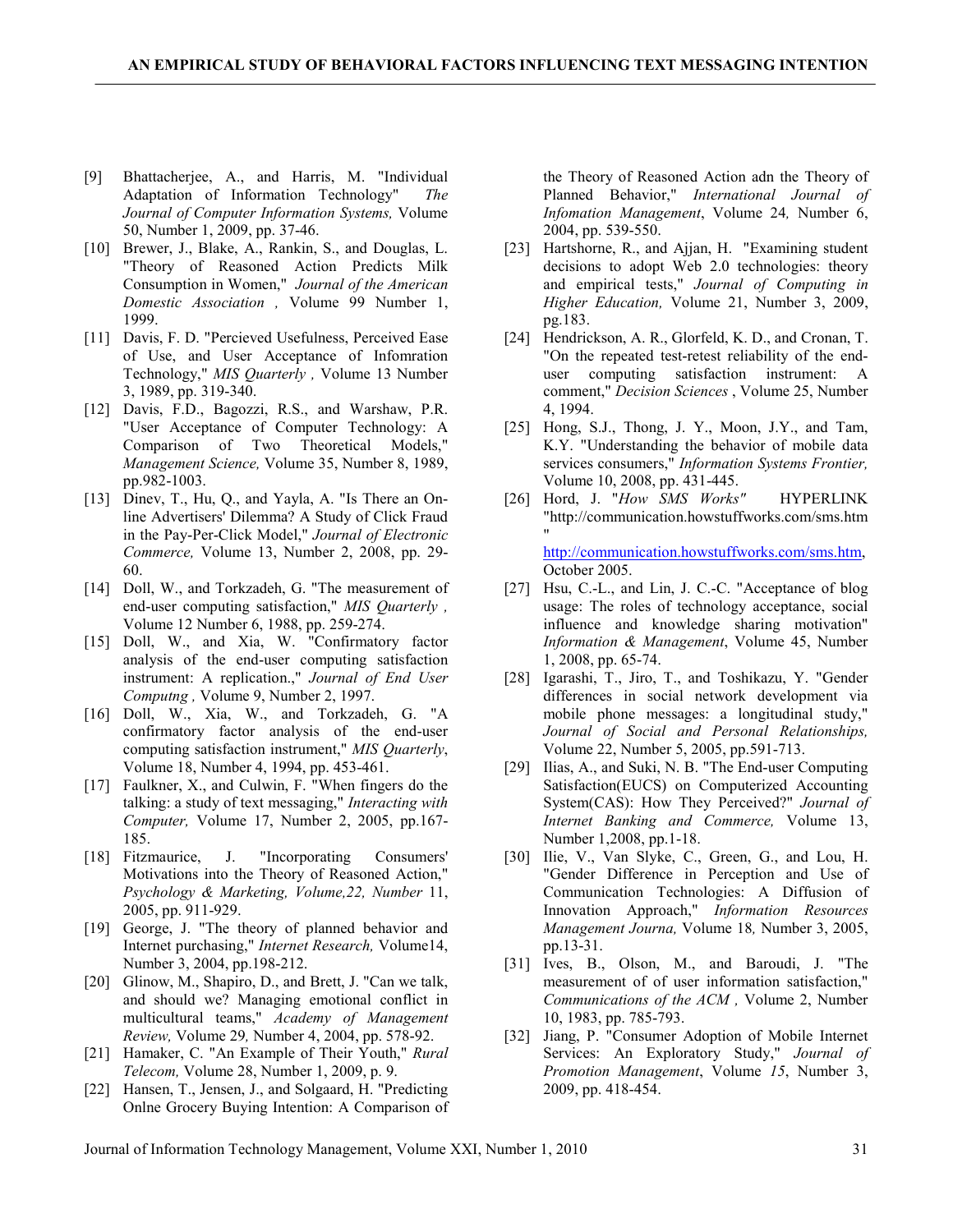- [33] Kleijnen, M., Wetzels, M., and de Ruyter, K. "Consumer acceptance of wireless finance," Journal of Financial Services marketing, Volume 8, Number 3, 2004, pp. 206-217.<br>[34] Klenke, K. "Construct
- K. "Construct measurement in management information systems: A review and critique of user satisfaction and user involvement instruments," INFOR, Volume 30, Number 4, 1992, pp. 325-348.
- [35] Knutson, C.D. "Chatting and Messaging: Overly Connected in a Digital World. http://www.charlesknutson.net/edweek/Education% 20Week%2008%20- %20Chatting%20and%20Messaging.pps, 2009.
- [36] Kwon, T., & Zmud, R. "Unifying the fragmented models of information systems implementation" In J. Boland, Critical Issues in Information Systems Research, New York, NY: Wiley, 1987, pp. 227- 251.
- [37] Lai, V. S., Chau, P. Y., and Cui, X. "Examining Internet banking acceptance: a comparison of alternative technology adoption models." International Journal of Electronic Business, Volume 8, Number 1, 2010, pg. 51.
- [38] Lee, S.F., Tsai, Y.C., and Jih, W.J. "An Empirical Examination of Customer Perceptions of Mobile Advertising," Information Resources Management Journal, Volume 19, Number 4, 2007.
- [39] Lenhart, A. "Teens and Mobile Phones Over the Past Five Years: Pew Internet Looks Back" Pew Internet & American Life Project http://www.pewinternet.org/Reports/2009/14-- Teens-and-Mobile-Phones-Data-Memo.aspx August 2009.
- [40] Lenhart, A., Hitlin, P., and Madden, M. "Teens and Technology" Pew Internet & American Life Project http://www.pewinternet.org/Reports/2005/Teensand-Technology.aspx, July 2005.
- [41] Lesch, V. "2010 Predictions," Wireless Week, Volume 15, Number 8, 2009, pp. 12-27.
- [42] Lu, J., Yu, C.-S., and Liu, C. "Facilitating Conditions, Wireless Trust and Adoption Intention" The Journal of Computer Information Systems, Volume 46, Number 1, 2005 pp. 17-24.
- [43] Mahatanankoon, P. "The Effects of Personality Traits and Optimum Stimulation Level on Text-Messaging Activities and M-commerce Intention," International Journal of Electronic Commerce, Volume 12, Number 1, 2007, pp. 7-30.
- [44] McHaney, R., and Cronan, T. P. "Computer simulation success: On the use of the end-user computing satisfaction instrument: A comment."

Decision Sciences, Volume 29, Number 2, 1998, pp. 525-536.

- [45] Moore, J. E. "One road to turnover: An examination of work exhaustion in technology professionals" MIS Quarterly, Volume 24, Number 1, 2000, pp. 141-178.
- [46] Mutimedia Messaging Service. http://searchmobilecomputing.techtarget.com/sDefi nition/0,,sid40\_gci943702,00.html, October 2008.
- [47] Nielson Wire "In U.S., SMS Text Messaging Tops Mobile Phone Calling." http://blog.nielsen.com/nielsenwire/online\_mobile/i n-us-text-messaging-tops-mobile-phone-calling/, September 2008.
- [48] Nunnally, J. Psychometric Theory. McGraw-Hill, New York: McGraw-Hill 1978.
- [49] Pak, H. S. "Relationships Among Attitudes and Subjective Norms: Testing the Theory of Reasoned Action Across Cultures," Communication Studies, Volume 51, Number 2, 2000, pp.162-175.
- [50] Perkins, B. "Texting Rules!" Computerworld, May 11, 2009 p. 26.
- [51] Peslak, A., and Stanton, M. "Information technology team achievement: an analysis of success factors analysis and development of a team success model (TSM)," Team Performance Management, Volume13, Number 1/2, 2007, pp. 21-33.
- [52] Peslak, A. R. "Emotions and team projects and processes" Team Performance Management , Volume 11, Number 7/8, 2005, pp. 251-262.
- [53] Peterson, K. "Text Messages Boost Savings," Wall Street Journal - Eastern edition, Nov. 4. 2009, pg. D3.
- [54] pr blotter *Public Relations Tactics*, Volume 16, Number 1, 2009, pg. 4.
- [55] Premkumar, G., and Ramamurthy, K. "The Role of Inter-orgtanizational and Organizational Factors on the Decision Mode for Adoption of Inter-Organizational Systems," Decision Sciences, Volume 26, Number 3, 1995, pp. 303-336.
- [56] Pruthikrai, M. "The Effects of Personality Traits and Optimum Stimulation Level on Text-Messaging Activities and M-commerce Intention," International Journal of Electronic Commerce, Volume 12, Number 1, 2007, pp. 7-30.
- [57] Raposo, S. "Quick! Tell Us What KUTGW Means," Wall Street Journal - Eastern Edition , Aug. 5, 2009, p. D1.
- [58] Rauniar, R., Rawski, G., Crumbly, J., and Simms, J. "C2C Online Auction website performance buyer's perspective" Journal of Electronic Commerce Research May, 2009.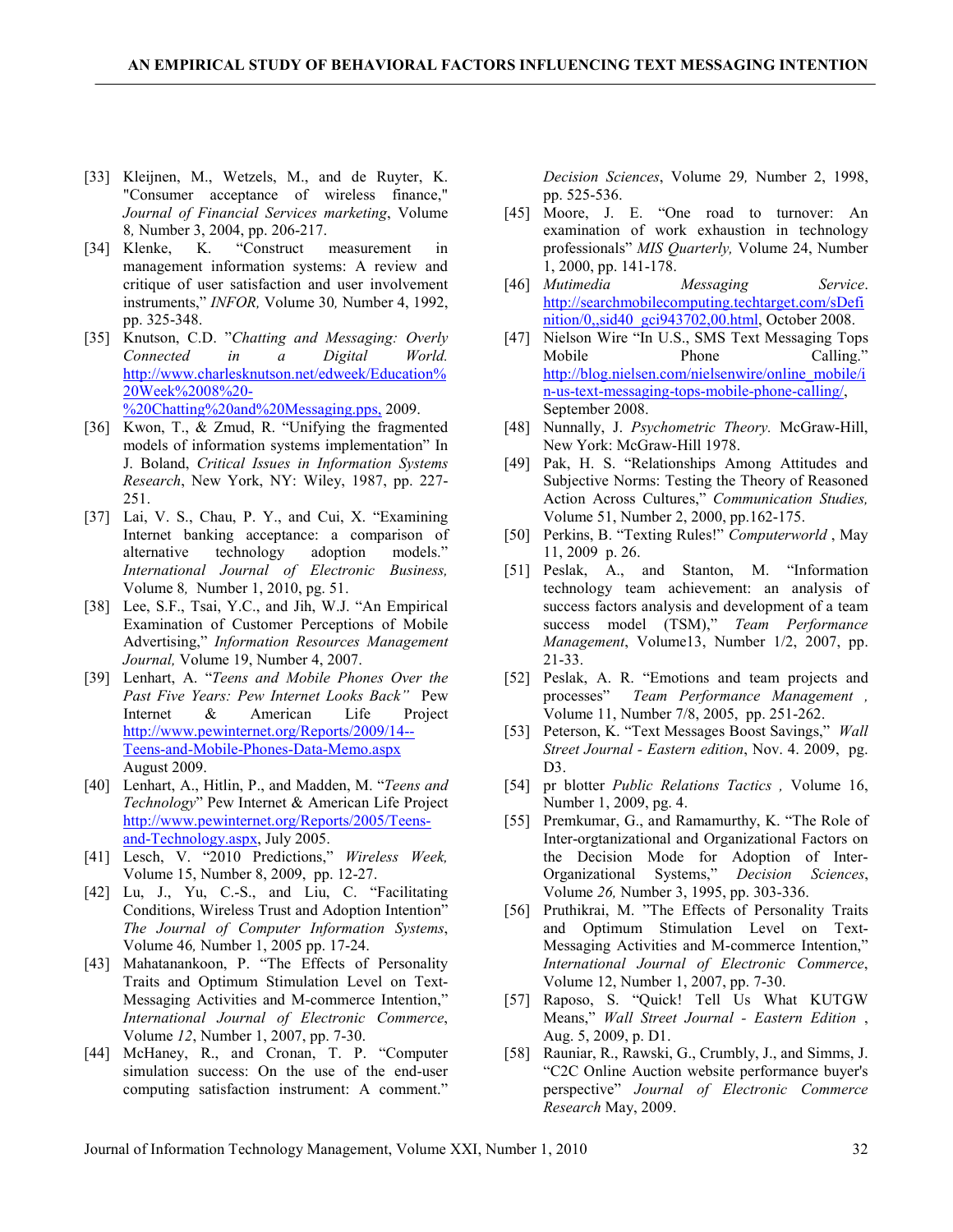- [59] Riemenschneider, C. K., and Hargrove, B. C. "Explaining Software Development Tool Use With The Technology Acceptance Model," The Journal of Computer Information Systems, Jounral 41, Number 4,2001, pp. 1-8.
- [60] Rogers, E. Diffusion of Innovations, 4th Edition. New York, NY: Free Press, 1995.
- [61] Rowe, M. "Beat the Recession Blues," Restaurant Hospitality, Volume 93, Number 12, 2009, pp. 26- 30.
- [62] Shaw, T. "The emotions of systems developers: an empirical study of affective events theory," Proceedings of SIGMIS'04, 2004, pp. 124-6.
- [63] Shen, R., Wang, M., Gao, W., Novak, D., and Lin, T. "Mobile Learning in a Large Blended Computer Science Classroom: System Function, Pedagogies, and Their Impact on Learning," IEEE Transactions on Education, Volume 52, Number 4, 2009, pp. 538-546.
- [64] Sillence, E., & Baber, C. "Integrating digital communities: Combining web-based interaction with text messaging to develop a system for encouraging group communication and competition," Interacting with Computers, Volume 16, Number 1, 2004, pp. 93-113.
- [65] Simon, S.J., and Paper, D. "User Acceptance of Voice Recognition Technology: An Empirical Extension of the Technology Acceptance Model," Journal of Organizational and End User Computing, Volume 19, Number 1, 2007, pp. 24- 50.
- [66] Sinisalo, J., and Karjaluoto, H. "The Impact of Mobile Phone Capabilities on Mobile Service Usage: Empirical Evidence from Finland," International Journal of Mobile Marketing, Volume 4, Number 1, 2009, pp. 4-11.
- [67] Somers, T., Nelson, K., and Karimi, J. "Confirmatory factor analysis of the end-user computing satisfaction instrument: Replciation with an ERP doomain" Decision Science, Volume 34, Number 3, 2003, pp.595-621.
- [68] Song, J., and Kim, Y. J. "Social Influence Process in the Accptance of a Virtual Community Service," Information Systems Front, Volume 8, 2006, pp. 241-152.
- [69] Steinhauer, J., and Holson, L. M. "As Text Messages Fly, Danger Lurks," The New York Times: http://www.nytimes.com/2008/09/20/us/20messagi ng.html, September 2008.
- [70] Strom, S. "A Deluge of Donations via Text Messages" New York Times

http://www.nytimes.com/2010/01/19/us/19charity.h tml, January 18, 2010.

- [71] Sy, T., Cote, S., and Saavedra, R. "The contagious leader: impact of the leader's mood on the mood of group members,group affective tone, and group processes," Journal of Applied Psychology, Volume 90, Number 2, 2005, pp. 295-305.
- [72] Teo, T., and Tan, M. "Factors Influencing the Adoption of Internet Banking," Association for Information Systems, Volume 1, Number 5, 2000, pg. 36.
- [73] Tornatzky, L., and Fleischer, M. The Processes of Technological Innovation. Lexington, MA: DC Heath and Company, 1990.
- [74] Tryhorn, C. "Nice talking to you ... mobile phone use passes milestone" The Guardian: http://www.guardian.co.uk/technology/2009/mar/03 /mobile-phones, March 3, 2009.
- [75] Tucker, P. "Hooked Up or Just Hooked" The Futurist, March-April 2009, pp. 16-17.
- [76] Venezia, L. " Message Is Clear: Texting's Not Just For Teens," American Banker, Volume 174, November 25, 2009, pg. 212.
- [77] Venkatesh, V., and Morris, M. "Why Don't Men Ever Stop to Ask for Directions? Gender, Social Influence, and Their Role in Technology Acceptance and Usage Behavior," MIS Quarterly, Volume 24, Number 1, 2000, pp. 115-39.
- [78] Wang, L., Xi, Y., & Huang, W. (2007). A Validation of End-User Computing Satisfaction Measurement in Group Decision Support Systems," International Conference on Wireless Communications, Networking and Mobile Computing, WiCom , Shanghai: IEEE, 2007, pp. 6031-6034..
- [79] Wooley, D., and Eining, M. "Software Piracy among Accounting Students: A Longitudinal Comparison of Chance and Sensitivity" Journal of Information Systems, Volume 20, Number 1, 2009, pp. 49-63.
- [80] Wortham, J. "Text-Message Service Fields Flood of Jackson Queries" The New York Times http://bits.blogs.nytimes.com/2009/06/26/textsearch-service-fielding-flood-of-jackson-queries/, June 2009.
- [81] Wu, J., and Liu, D. "The Effects of Trust and Enjoyment on Intention to Play Online Games," Journal of Electronic Commerce Research , Volume 8, Number 2, 2007.
- [82] Xu, Y., and Paulins, V. A. "College student's attitude toward shopping online for apparel products: Exploring a rural versus urban campus,"